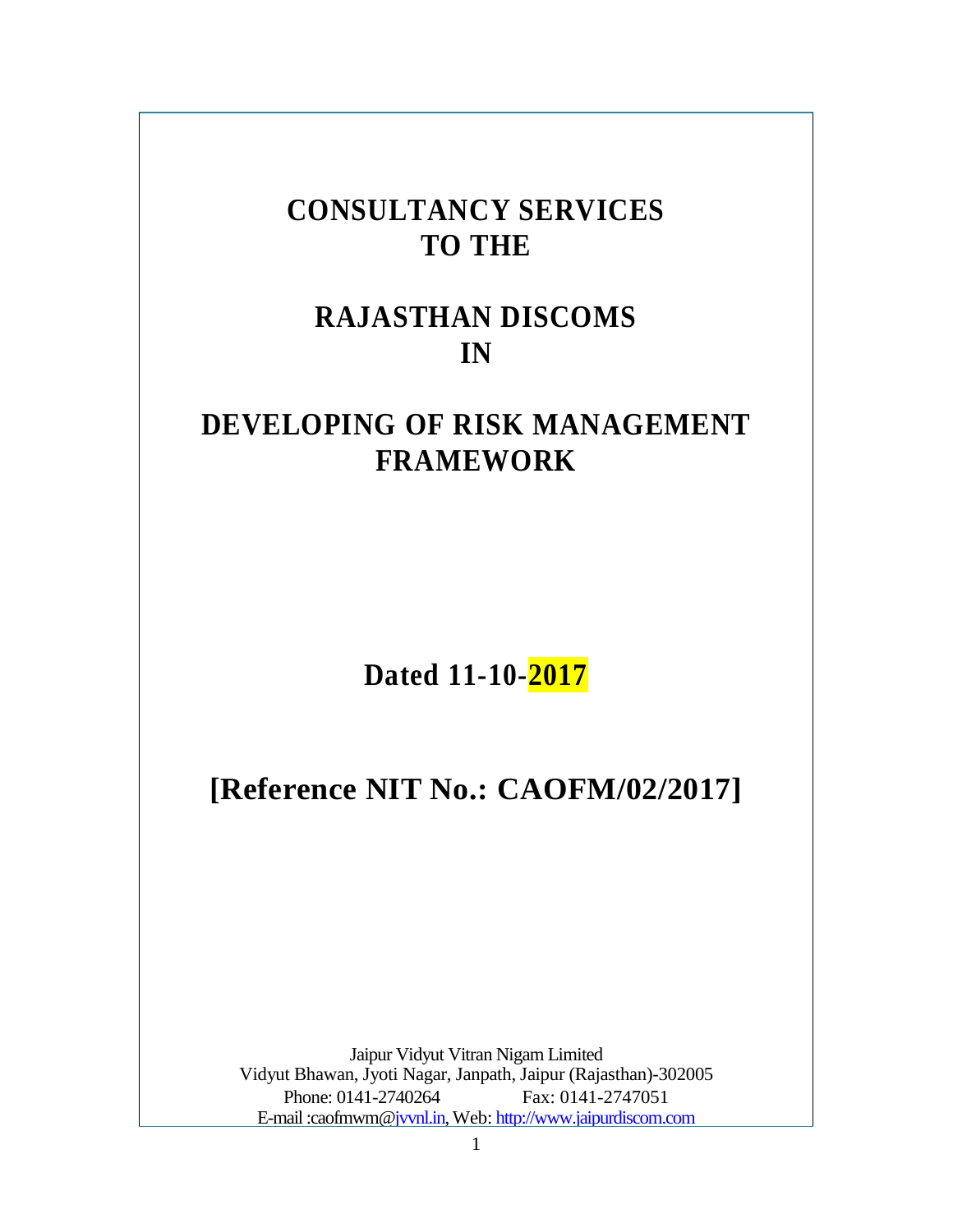| <b>Mode of Bid Submission</b>            | Online though e-Procurement/ e-Tendering system<br>at http://eproc.rajasthan.gov.in |
|------------------------------------------|-------------------------------------------------------------------------------------|
| Place for Pre-bid meeting and opening of | Office of Chief Accounts Officer(FM-W&M), JVVNL                                     |
|                                          | Vidyut Bhawan, Janpath, Jyoti Nagar, Jaipur                                         |
| the bid                                  |                                                                                     |
|                                          | (Rajasthan) Pin-302005                                                              |
|                                          |                                                                                     |
|                                          |                                                                                     |
| Date & Time of Pre-bid meeting           | 25-10-2017 11.00 A.M.                                                               |
|                                          |                                                                                     |
|                                          |                                                                                     |
| Last Date & Time of Submission of Bid    | $10-11-2017$ 5.00 P.M.                                                              |
|                                          |                                                                                     |
| Date & Time of Opening of Bid            | $13-11-2017$ 3.00 P.M.                                                              |
|                                          |                                                                                     |

**Cost of Tender Document: Rs. 5000/- (Rs. Five Thousand Only) + GST E-Tender Processing Fee: Rs. 1000/- (Rs. One thousand Only) + GST**

Г

| Name of the Bidding Company/Firm:                 |                                                           | Chief Accounts Officer(FM-W&M)                                                               |  |  |
|---------------------------------------------------|-----------------------------------------------------------|----------------------------------------------------------------------------------------------|--|--|
| <b>Contact Person (Authorised Bid Signatory):</b> |                                                           | Y.S.Rathore                                                                                  |  |  |
| <b>Correspondence Address:</b>                    |                                                           | Room No.11 Shed No.1, Vidhyut Bhawan, Janpath,<br>Jyoti Nagar, Jaipur (Rajasthan) Pin-302005 |  |  |
| Mobile No.<br>9413390600                          |                                                           | <b>Telephone</b><br>0141-2740264 Fax: 0141-2747051<br>& Fax Nos.:                            |  |  |
| Website & E-Mail:                                 | Web: http://www.jaipurdiscom.com E-mail: caofmwm@jvvnl.in |                                                                                              |  |  |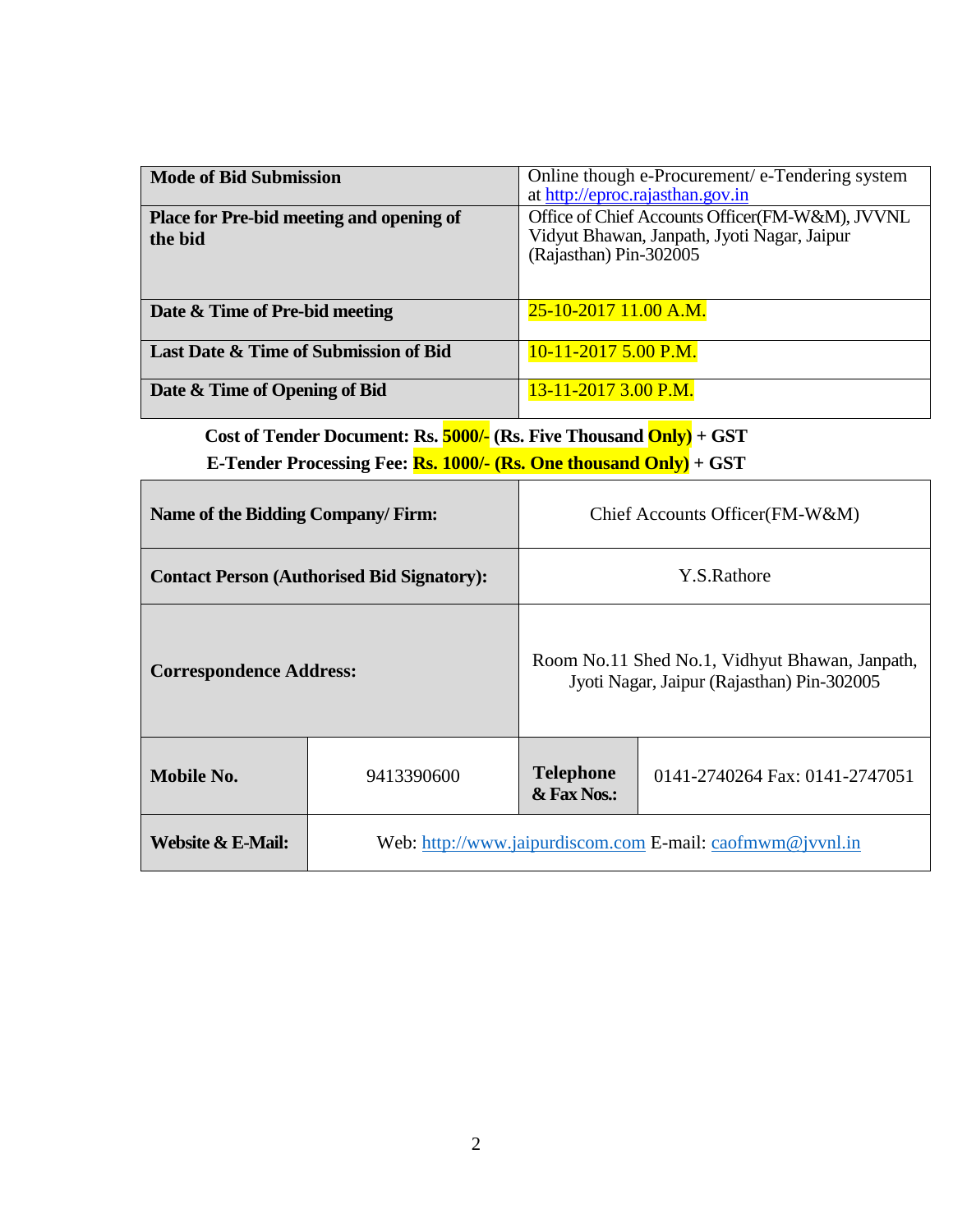## **ABBREVIATIONS & DEFINITIONS**

| Agreement                                | The Agreement to be signed between the successful Bidder and<br>Jaipur Discom.                                                                                                                                                                                                                                                                               |
|------------------------------------------|--------------------------------------------------------------------------------------------------------------------------------------------------------------------------------------------------------------------------------------------------------------------------------------------------------------------------------------------------------------|
| Authorized<br>Representative             | Any person authorized by either of the parties.                                                                                                                                                                                                                                                                                                              |
| Bidder/Tenderer                          | The company who will participate in the bidding process. The<br>Bidder may be the Principal Officer or the duly Authorized<br>Representative of the Bidder.                                                                                                                                                                                                  |
| <b>Corrupt Practice</b>                  | The offering, giving, receiving or soliciting of anything of value<br>or influence the action of an official in the process of Bidding or<br>Contract execution.                                                                                                                                                                                             |
| <b>Discoms</b>                           | Power distribution companies of Rajasthan viz. Jaipur Vidyut<br>Vitran Nigam Limited (JVVNL), Ajmer Vidyut Vitran Nigam<br>Limited (AVVNL) and Jodhpur Vidyut Vitran Nigam Limited<br>(JdVVNL). Also referred to as "Rajasthan Discoms".                                                                                                                     |
| <b>EMD</b>                               | <b>Earnest Money Deposit</b>                                                                                                                                                                                                                                                                                                                                 |
| <b>Fraudulent Practice</b>               | A misrepresentation of facts in order to influence a procurement<br>process or the execution of a Contract and includes collusive<br>practice among Bidders (prior to or after Bid submission)<br>designed to establish Bid prices at artificial non-competitive<br>levels and to deprive Rajasthan Discoms of the benefits of free<br>and open competition. |
| GoR                                      | Government of Rajasthan                                                                                                                                                                                                                                                                                                                                      |
| Law                                      | Any Act, Notification, Bye Law, Rules and Regulations,<br>Directive, Ordinance, Order or Instruction having the force of<br>law enacted or issued by the Central Government and/ or the<br>Government of Rajasthan or any other Government or regulatory<br>authority or political subdivision of Government agency.                                         |
| LD                                       | <b>Liquidated Damages</b>                                                                                                                                                                                                                                                                                                                                    |
| LoI/LoA                                  | Letter of Intent/Letter of Acceptance                                                                                                                                                                                                                                                                                                                        |
| <b>MIS</b>                               | <b>Management Information System</b>                                                                                                                                                                                                                                                                                                                         |
| NIT/NIB                                  | Notice Inviting Tender/Notice inviting Bid                                                                                                                                                                                                                                                                                                                   |
| PO/WO                                    | Purchase Order/ Work Order                                                                                                                                                                                                                                                                                                                                   |
| Purchaser/<br><b>Tendering Authority</b> | <b>JVVNL.</b>                                                                                                                                                                                                                                                                                                                                                |
| <b>RFP</b>                               | <b>Request For Proposal</b>                                                                                                                                                                                                                                                                                                                                  |
| Service provider/<br>Successful bidder   | The bidder who will be finally selected and who gets into an<br>agreement with the Rajasthan Discoms for completing the work<br>mentioned in this bidding document.                                                                                                                                                                                          |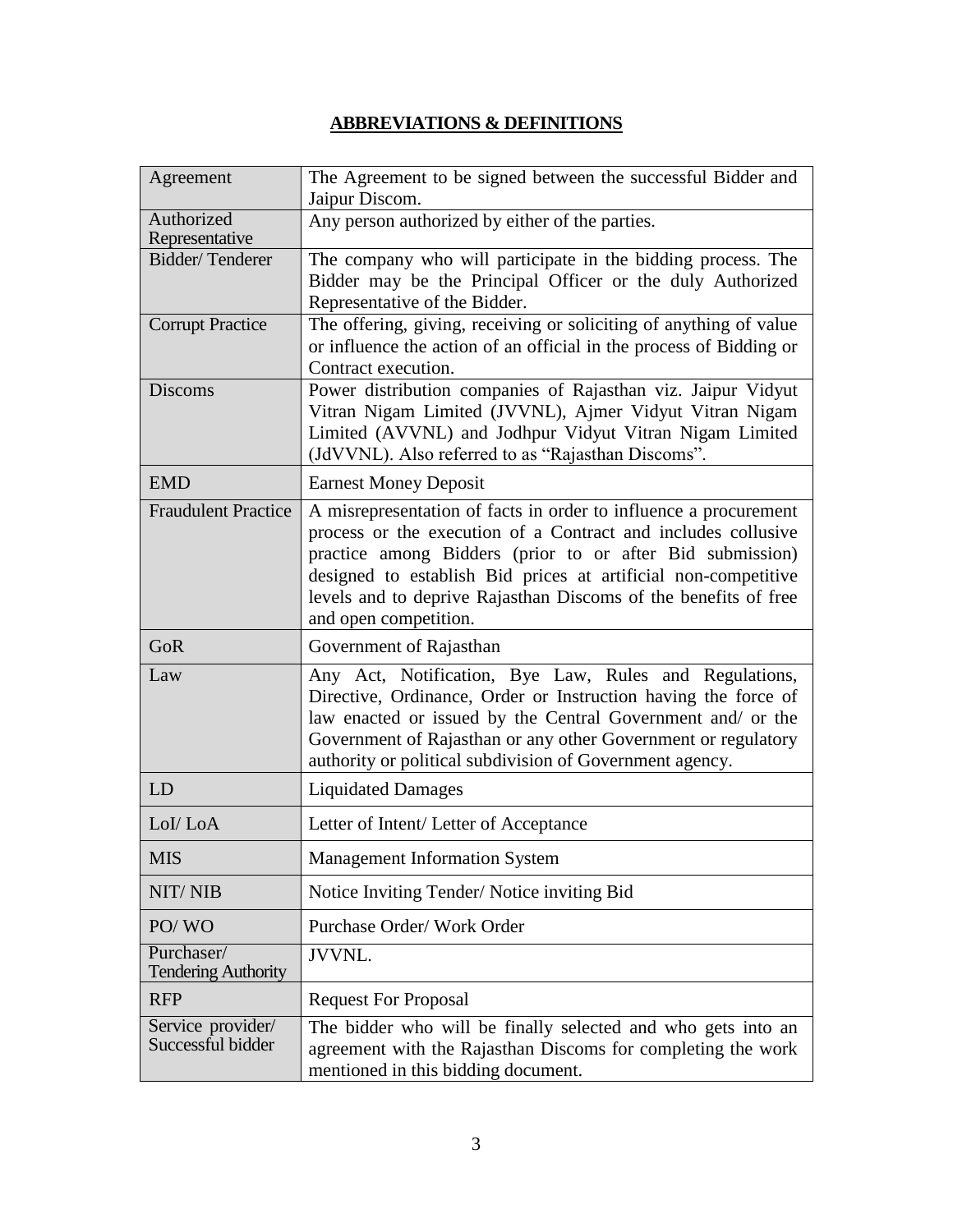## **1. INVITATION FOR BIDS (IFB) & NOTICE INVITING TENDER (NIT)**

- 1.1. Jaipur Vidyut Vitran Nigam Limited (JVVNL), herein also referred to as "Tendering Authority", referred to as "Distribution Companies", invites proposals from reputed, competent and professional consultancy firms, who meet the minimum eligibility criteria as specified in this bidding document as detailed in the Chapter titled "scope of work" of this RFP document.
- 1.2. The complete bidding document has been published on the website [http://eproc.rajasthan.gov.in,](http://eproc.rajasthan.gov.in/) for the purpose of downloading.
- 1.3. Bidders who wish to participate in this bidding process must register on [http://eproc.rajasthan.gov.in](http://eproc.rajasthan.gov.in/) (bidders already registered on [http://eproc.rajasthan.gov.in](http://eproc.rajasthan.gov.in/) before 30-09-2011 must register again).
- 1.4. To participate in online bidding process, Bidders must procure a Digital Signature Certificate (Type III) as per Information Technology Act-2000 using which they can digitally sign their electronic bids. Bidders can procure the same from any CCA approved certifying agency, i.e. TCS, safe-crypt, N-code etc. Bidders who already have a valid Digital Signature Certificate (DSC) need not procure a new DSC.
- 1.5. A two part three envelope / cover selection procedure shall be adopted.
- 1.6. Bidder (authorised signatory) shall submit their offer on-line in Electronic formats both for technical and financial proposal. However, Demand Drafts (DD) for Tender Fees, e-Tender Processing Fees and EMD should be submitted physically at the office of Tendering Authority as prescribed in NIT and scanned copy of same should also be uploaded along with the technical bid/ cover.
- 1.7. JVVNL will not be responsible for delay in online submission due to any reason. For this, bidders are requested to upload the complete bid well advance in time so as to avoid  $11<sup>th</sup>$  hour issues like slow speed; choking of web site due to heavy load or any other unforeseen problems.
- 1.8. Bidders are also advised to refer "Bidders Manual Kit" available at e-Proc website for further details about the e-tendering process.
- 1.9. Please note that a pre-bid meeting of prospective bidders is scheduled as per the details specified in NIT below. The objective of this meeting is to address the queries of the prospective bidders related to the Project/ Bidding document.
- 1.10. No contractual obligation whatsoever shall arise from the RFP/ bidding process unless and until a formal contract is signed and executed between the tendering authority and the successful bidder.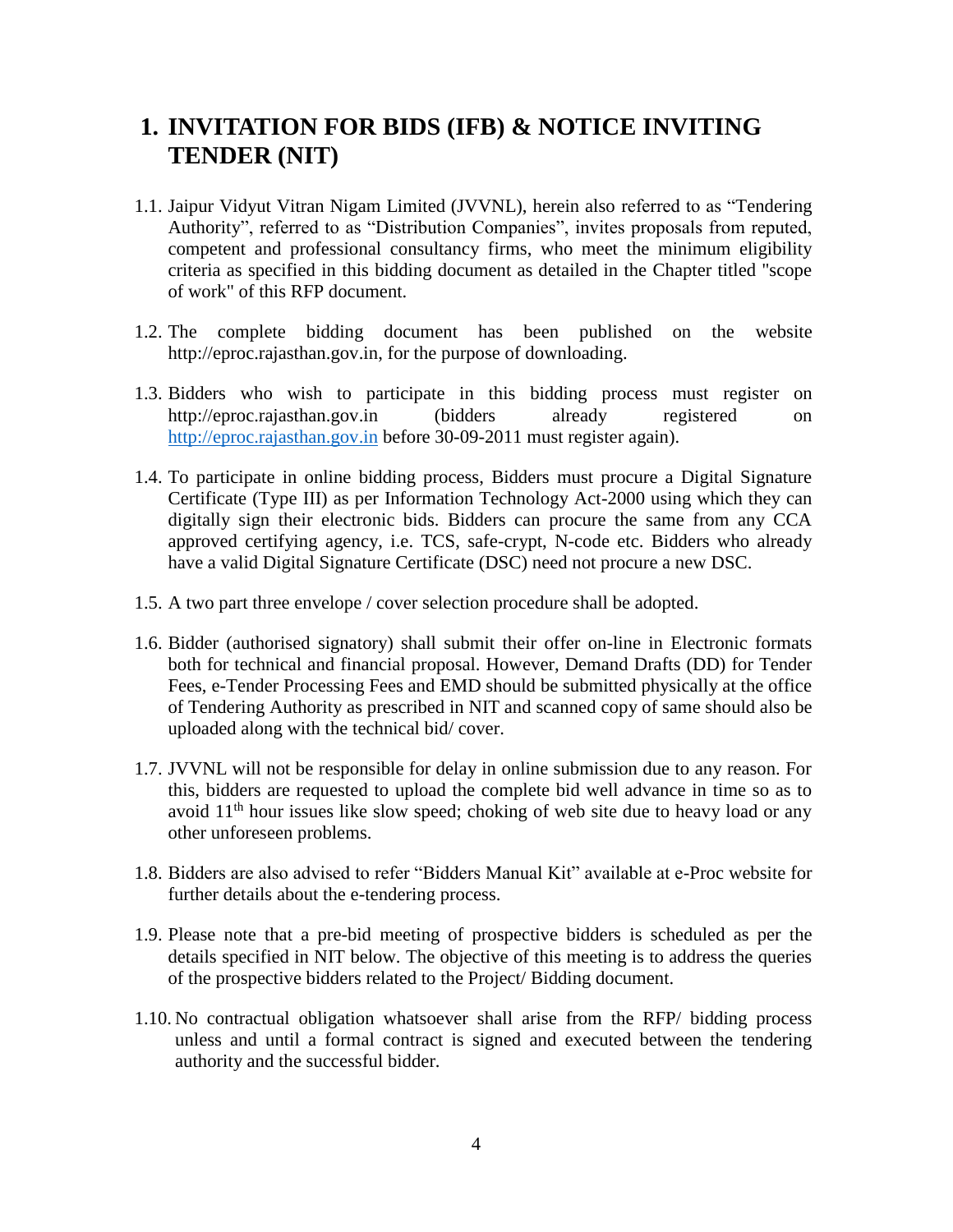1.11.JVVNL disclaims any factual or other errors in this document (the onus is purely on the individual bidders to verify such information) and the information provided herein are intended only to help the bidders to prepare a logical bid-proposal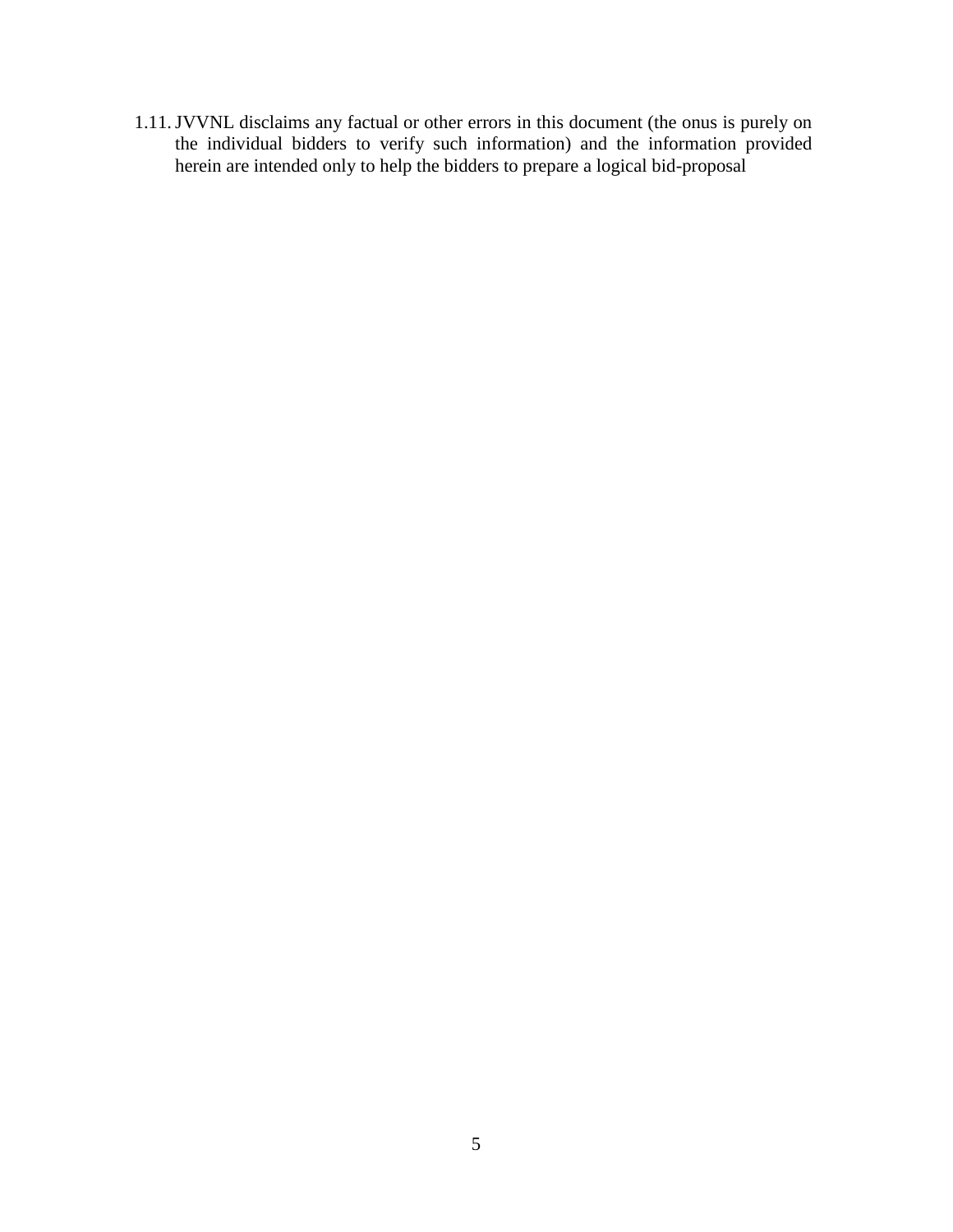## **NOTICE INVITING BID**

Jaipur Vidyut Vitran Nigam Limited (JVVNL) invites competitive bids from the eligible bidders for Appointing of consultancy services for **"Developing Risk Management Framework"**

| <b>Nature of the Engagement</b>                                                                                            | Appointing of consultancy services for<br>"Developing Risk Management Framework"                                |  |  |
|----------------------------------------------------------------------------------------------------------------------------|-----------------------------------------------------------------------------------------------------------------|--|--|
| <b>Cost of Tender Document</b><br>(non-refundable)                                                                         | $Rs.5000/$ - (Rupees Five thousand Only) + GST                                                                  |  |  |
| <b>Processing Fees (non-refundable)</b>                                                                                    | Rs.1000/- (Rupees One thousand only) + GST                                                                      |  |  |
| <b>Earnest Money Deposit (EMD)</b>                                                                                         | Rs.40,000/- (Rs. Forty thousand only)                                                                           |  |  |
| <b>Publishing Date &amp; Time</b>                                                                                          | 11-10-2017 3.00 PM                                                                                              |  |  |
| Document download Start Date &<br><b>Time</b>                                                                              | 27-10-2017 3.00 PM                                                                                              |  |  |
|                                                                                                                            | 25.10.2017 at 11.00 AM                                                                                          |  |  |
| Date, Time & venue of Pre-bid                                                                                              | Office of Chief Accounts Officer(FM-W&M)<br><b>JVVNL</b>                                                        |  |  |
| <b>Meeting</b>                                                                                                             | Vidyut Bhawan, Janpath, Jyoti Nagar,                                                                            |  |  |
|                                                                                                                            | Jaipur (Rajasthan) Pin-302005                                                                                   |  |  |
| <b>Bid Submission Start Date &amp;</b><br><b>Time</b>                                                                      | 27-10-2017 3.00 PM                                                                                              |  |  |
| Document download End Date &<br><b>Time</b>                                                                                | 10-11-2017 3.00 PM                                                                                              |  |  |
| <b>Bid Submission End Date &amp; Time</b>                                                                                  | 10-11-2017 5.00 PM                                                                                              |  |  |
| <b>Submission of Demand Draft/</b><br><b>Banker Cheque of Tender Cost,</b><br><b>Earnest Money and Processing</b><br>Fees* | 10-11-2017 2.00 PM                                                                                              |  |  |
| <b>Technical Bid Opening Date &amp;</b><br><b>Time</b>                                                                     | 13-11-2017 3.00 PM                                                                                              |  |  |
| Date & time of opening of<br><b>Financial bids</b>                                                                         | To be finalized after opening of Technical Bid                                                                  |  |  |
| <b>Websites for downloading Tender</b>                                                                                     | http://eproc.rajasthan.gov.in                                                                                   |  |  |
| Document, Corrigendum's,<br>Addendums etc.                                                                                 | http://www.jaipurdiscom.com                                                                                     |  |  |
| <b>Bid &amp; EMD Validity</b>                                                                                              | Bid: 180 Days from the date of Technical bid<br>opening EMD: 180 Days from the date of Technical<br>bid opening |  |  |
|                                                                                                                            |                                                                                                                 |  |  |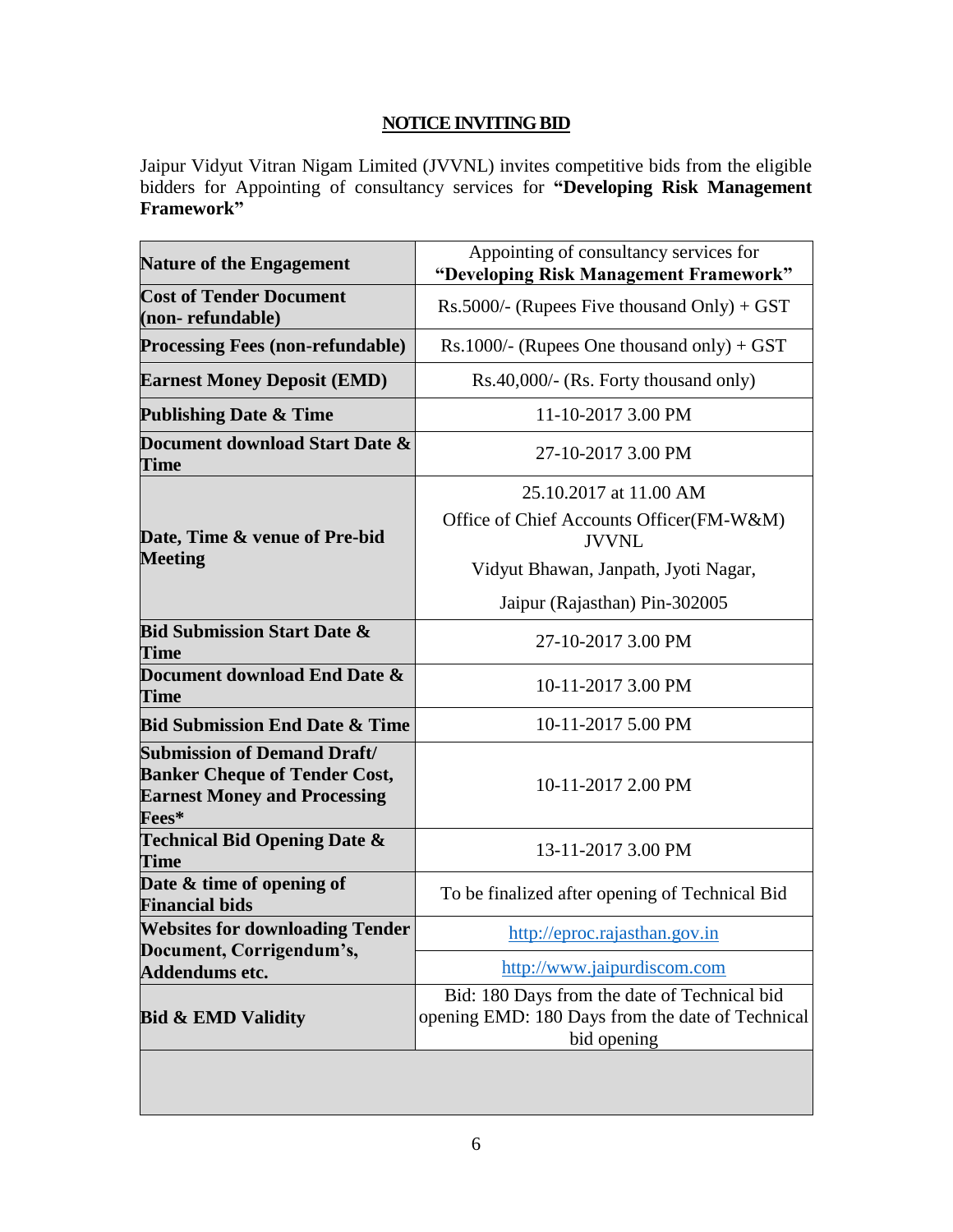\* In case any bidder fails to submit the original Demand Draft/ Banker Cheque of tender fee, Earnest Money and processing fees up to 10-11-2017 2.00 PM the Technical Bid of the bidder shall not be opened. The Banker's Cheque/ Demand Draft should be drawn in favour of "Accounts Officer (Cash), JVVNL" payable at "Jaipur" from any Scheduled Commercial Bank.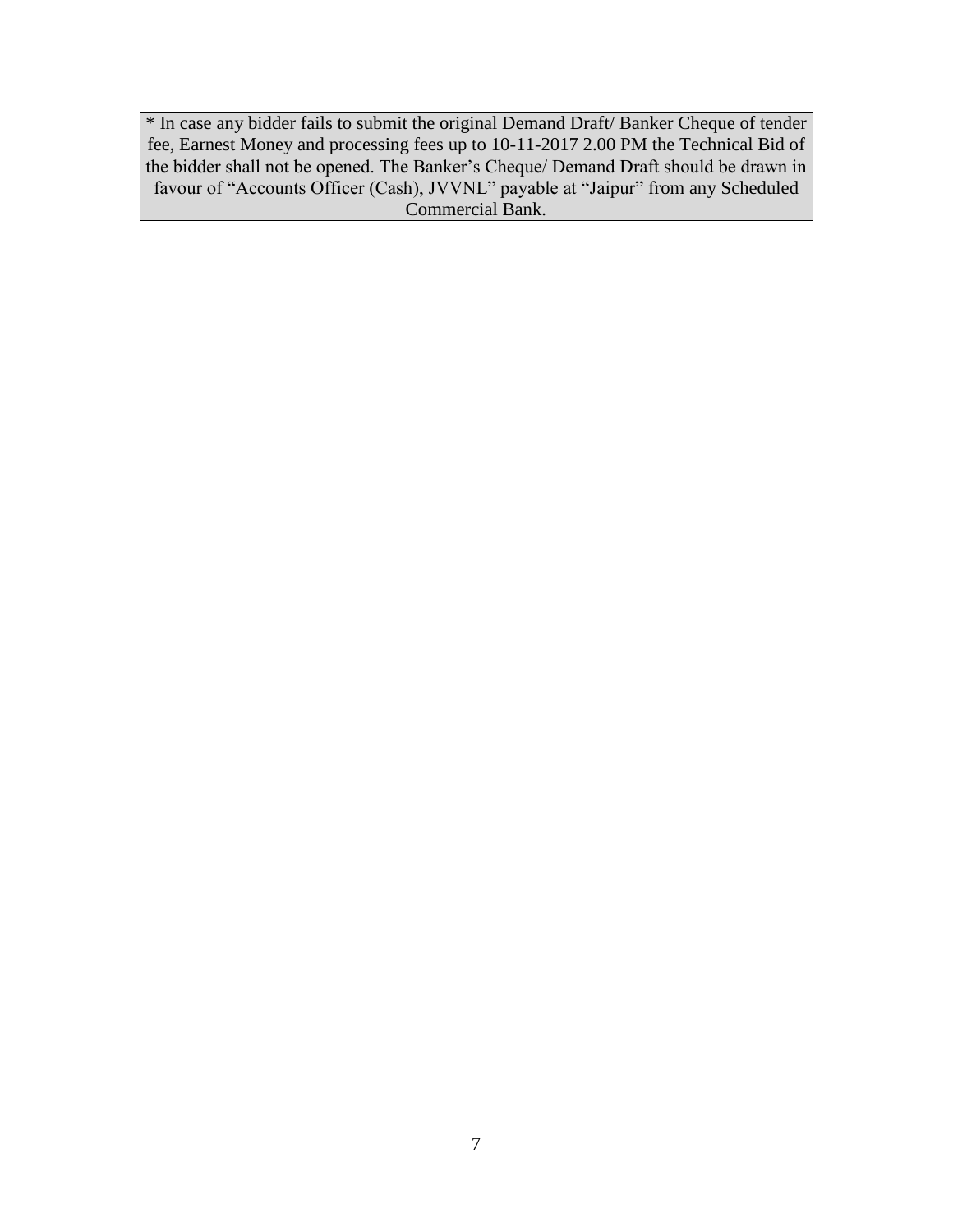#### **TERMS OF REFERENCE**

### **2. GENERAL**

In the year 1999, the Government of Rajasthan (GoR) introduced the power sector reform policy, and restructured the erstwhile Rajasthan State Electricity Board (RSEB) into five entities Rajasthan Rajya Vidyut Utpadan Nigam Limited (RVUNL), Rajasthan Rajya Vidyut Prasaran Nigam Limited (RVPNL), Ajmer Vidyut Vitran Nigam Limited (AVVNL), Jaipur Vidyut Vitran Nigam Limited (JVVNL), Jodhpur Vidyut Vitran Nigam Limited (JdVVNL).The primary reason for unbundling the Discom as per the Policy Statement on the Rajasthan Power Sector Reform. Programme initiated on May 1999 has been outlined below:

- Bring about improvements in the efficiency of the delivery system,
- Create an environment of growth in the power sector for the overall benefit of the people of the State.
- Private participation in the distribution companies in a phased manner through joint venture Companies.
- Improvements in the condition of transmission and distribution network.
- The State has been geographically divided into three distribution companies (with headquarters at (Jaipur, Jodhpur and Ajmer) formed on considerations of viability and operational convenience.

The Discoms under Corporate Governance and Financial Accountability Assessment and in compliance with the Companies Act, 2013, have to develop a Risk Management Framework. Thus, the Discoms seek the services of competent professional firms for **"Developing Risk Management Framework ".**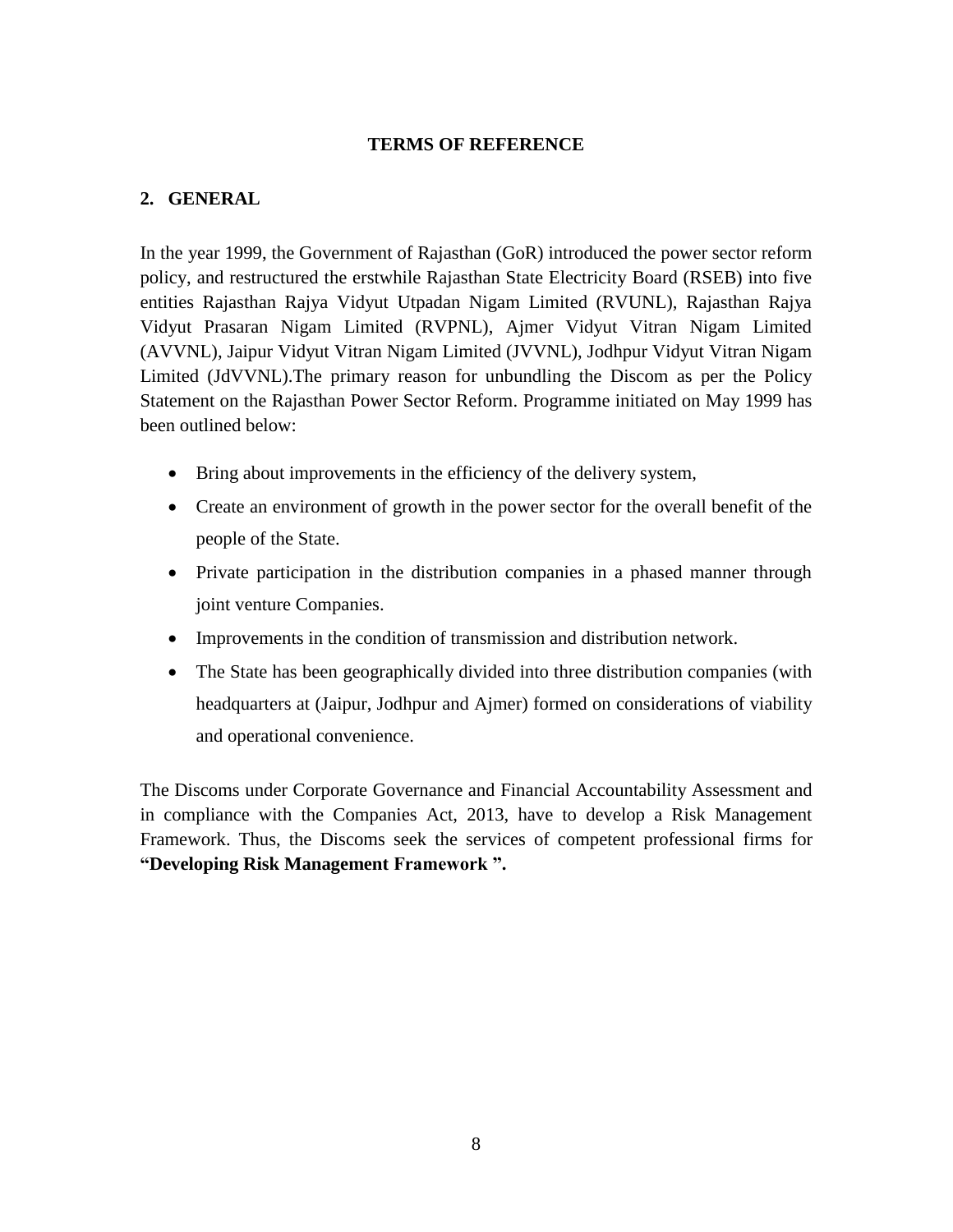## **3. ELIGIBILITY CRITERIA**

| Sl.<br>N <sub>o</sub> | Compliance<br><b>Area</b> | <b>Eligibility Criteria</b>                                                                                                                                            | <b>Supporting Document</b>                                                                                                                                                                                                         |
|-----------------------|---------------------------|------------------------------------------------------------------------------------------------------------------------------------------------------------------------|------------------------------------------------------------------------------------------------------------------------------------------------------------------------------------------------------------------------------------|
| $\mathbf{1}$          | Legal                     | The Bidder must be a<br>company, registered under the<br>Companies Act, 1956 or a<br>partnership firm registered<br>under Partnership Act or a<br>Proprietorship firm. | Self-attested copy of the<br>Certificate of Incorporation,<br><b>Registration Certificate</b><br>Commencement of Business.                                                                                                         |
|                       |                           | The bidder should be registered<br>with the GST department and<br>carry a valid PAN.                                                                                   | GST registration certificate<br>Income Tax registration<br>Certificate/Pan Card                                                                                                                                                    |
| $\overline{2}$        | Technical                 | The Bidder must have done<br>similar work for at least one (1)<br>power utilities in India during<br>last 5 year.                                                      | Copies of work order and<br>work completion certificates.                                                                                                                                                                          |
| 3                     | Financial                 | The Bidder should have a<br>minimum annual turnover of<br>INR Rs. 10 crores during the<br>last (5) five financial years<br>from consulting and advisory<br>business.   | Copy of annual Audited<br>balance sheets and profit<br>and loss statements for<br>the last three financial<br>years along with CA<br>Certificate indicating<br>turnover during last five<br>financial years should be<br>enclosed. |
|                       |                           | The Bidder should have<br>positive net worth in each of<br>the last three financial years.                                                                             | CA Certificate indicating net<br>worth of the company during<br>the last three financial years<br>should be enclosed.                                                                                                              |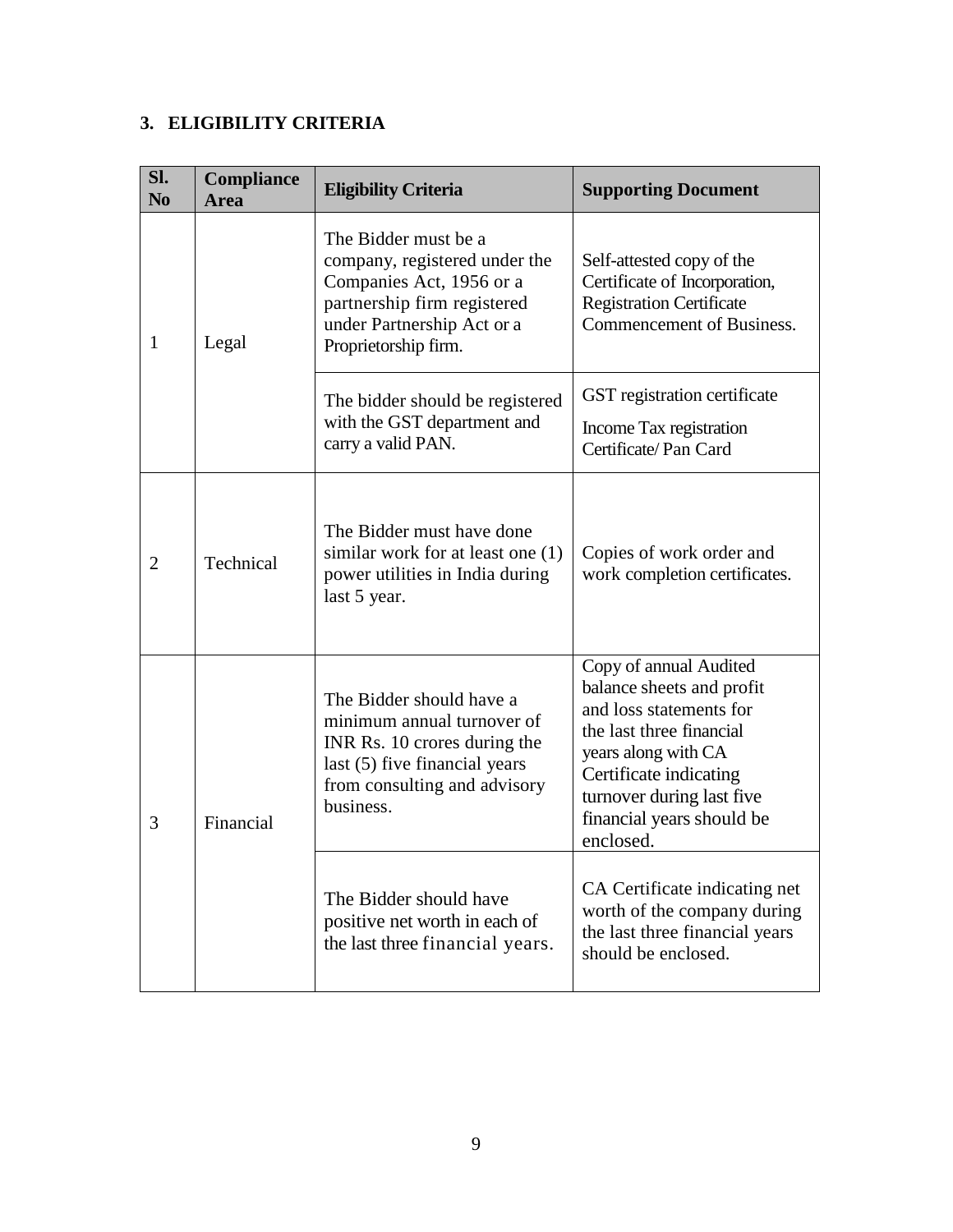| Sl.<br>N <sub>0</sub> | Compliance<br><b>Area</b> | <b>Eligibility Criteria</b>                                                                                                                                                                                                                           | <b>Supporting Document</b>                                                                                                                                                              |
|-----------------------|---------------------------|-------------------------------------------------------------------------------------------------------------------------------------------------------------------------------------------------------------------------------------------------------|-----------------------------------------------------------------------------------------------------------------------------------------------------------------------------------------|
|                       | Other                     | The bidder must submit a letter<br>of authorization from the<br>Company authorizing a person<br>to sign the documents on behalf<br>of the company, submit<br>technical, commercial<br>information and attend<br>meetings on behalf of the<br>company. | Letter of authorization on<br>Company's letter head.                                                                                                                                    |
| $\overline{4}$        |                           | The bidder must not have been<br>blacklisted in last three years<br>by the Central or any State<br>Government or any of their<br>institutions.                                                                                                        | The bidder should provide an<br>undertaking (self-certificate)<br>that the bidder hasn't been<br>blacklisted by the Central or<br>any State Government or any<br>of their institutions. |
|                       |                           | The company should have at<br>least 100 full time employees<br>in consulting role (Having<br>minimum qualification as BE,<br>B.Tech, MBA, MBE, MCA,<br>CA on the rolls of the company                                                                 | List of such employees from<br>authorized signatory should<br>be enclosed.                                                                                                              |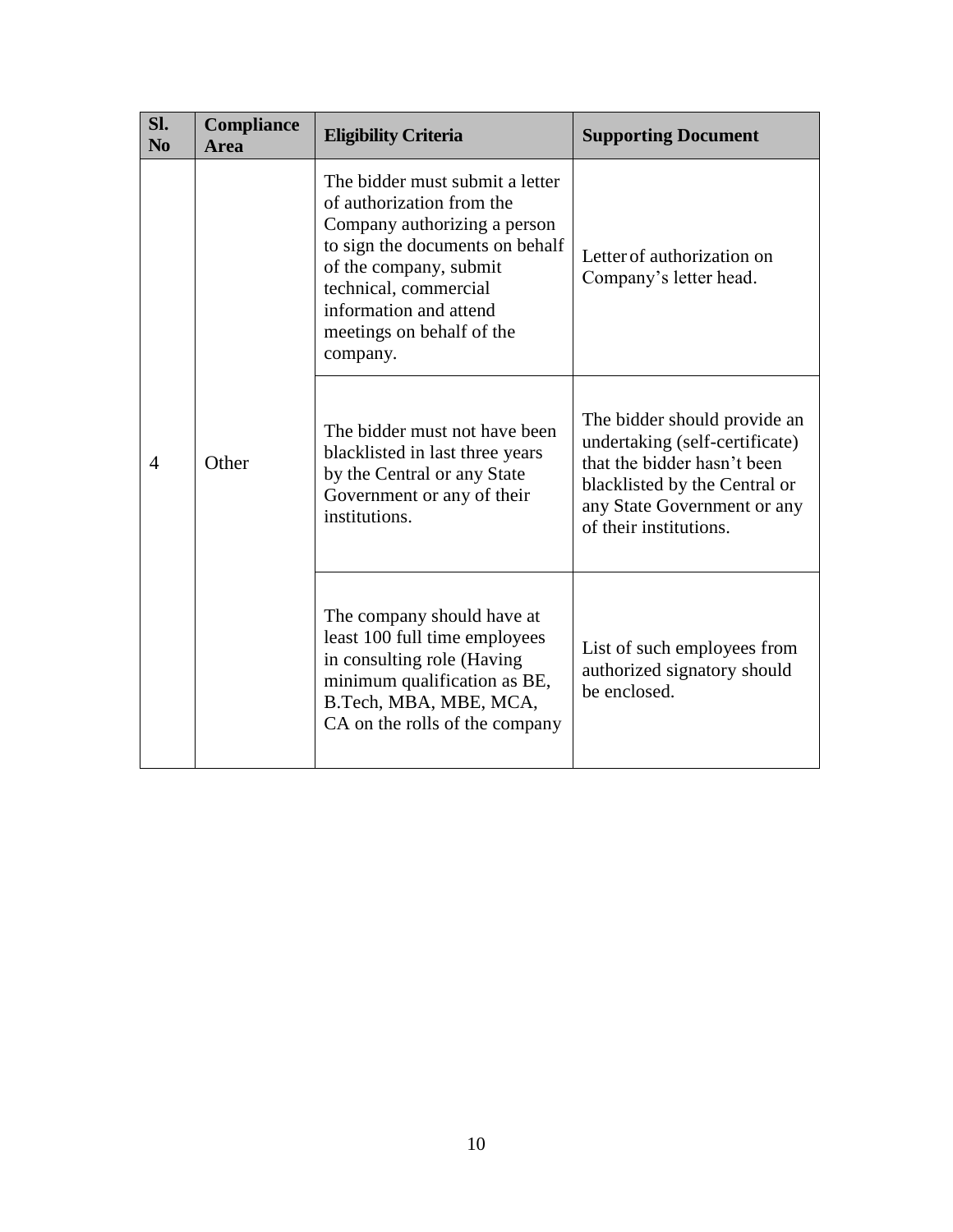#### **4. SCOPE OF WORK**

#### **4.1 Risk Management framework**

The scope of work includes study of prevalent systems and procedure, organizational structure functional responsibilities, processes, people, market and customers, and environment in the business activities of the company for assessment of business risks  $\&$ their mitigation, to redefine measures for mitigation of these risks, to develop written control procedures and to institutionalize a suitable mechanism for recording and reporting. The consultant should also lay down procedures for Assessment and Management of risks arising out of all activities pertaining to its business domain and suggest how to manage the impact of all types of business risks while addressing business objectives, strategic goals, operating procedures etc.

The consultant should also submit a report clearly specifying the proposed changes over the prevalent practice/procedures followed by the company for addressing Business Risk(s) and Minimization thereof together with justification on proposed changes. The Consultant should also suggest on additional measures required, if any, to address and minimize risks.

The proposed framework should assist in:

- a) Enhanced corporate performance
- b) Achievement of profitability targets
- c) Avoiding pitfalls and surprises
- d) Avoiding damage of corporate reputation
- e) Effectively report and comply with the provisions of Companies Act 2013
- f) Identifying and/or establishing required controls
- g) Establishing and validating compliance to Rajasthan State Electricity Distribution Responsibility Management Act, 2016

(*The above is only an illustrative list need to be considered while defining the framework*)

The specific scope of work for the Enterprise Risk Management (ERM) will include:

#### **I. Assess the 'As-Is' status and Review the best practices**

a) Review the existing "Risk Management" procedure/ practices/ documents/ policies of the Discoms (if any) and develop and/or suggest changes in consultation with senior management of the Discoms.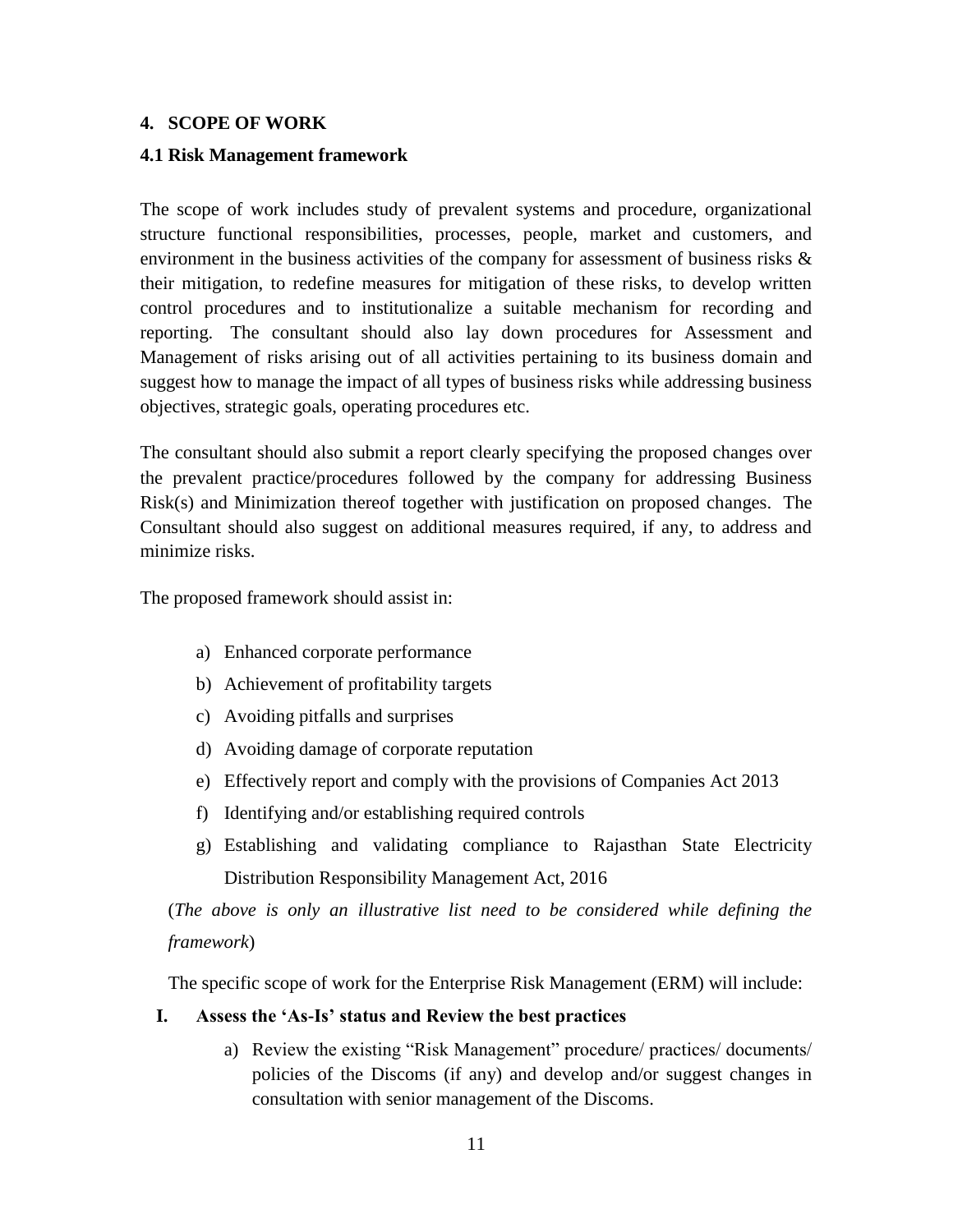b) Review the existing risk management practices with two best-in class utilities, and create the 'end state' vision for the organization once risk management best practice has been identified.

#### **II. Preparation of Risk Register**

- a) Conduct risk assessment across the organization to identify, assess, categorize and prioritize significant business and process risks by developing a Risk Portfolio/ Risk Register and prioritization of Risks.
- b) Categorise Risks into the following indicative categories:
	- Internal and External Risk
	- Strategic, Operational, Human Resource, Legal Regulatory & Compliance, Financial, Technology, Information Risk *(indicative list only)*
- c) Work with individual risk owners to profile each risk w.r.t. their contributing factors, current controls in place and treatment plan with timelines.

#### **III. Development of RM policy and procedure manuals**

- a) Prepare Risk Management Policy and Procedure Manuals based on review of existing scenario and the 'To-Be' scenario
- b) Lay down procedures to inform board members about risk assessment and minimization procedures.
- c) Finalize the ERM Policies and Procedures Manual in consultation and agreement with senior management of the Discoms

#### **IV. Risk Reporting Structure**

a) Develop a process to control and monitor risks on a periodic basis and develop procedures to report status on key risks/exposures to senior management/Board of Directors on a periodic basis.

#### **V. Training and Development**

a) Conduct capacity building workshops/ Develop transfer of knowledge (training) packs to be rolled out to various businesses for creating awareness of the risk management culture and to communicate the risk policies and procedures.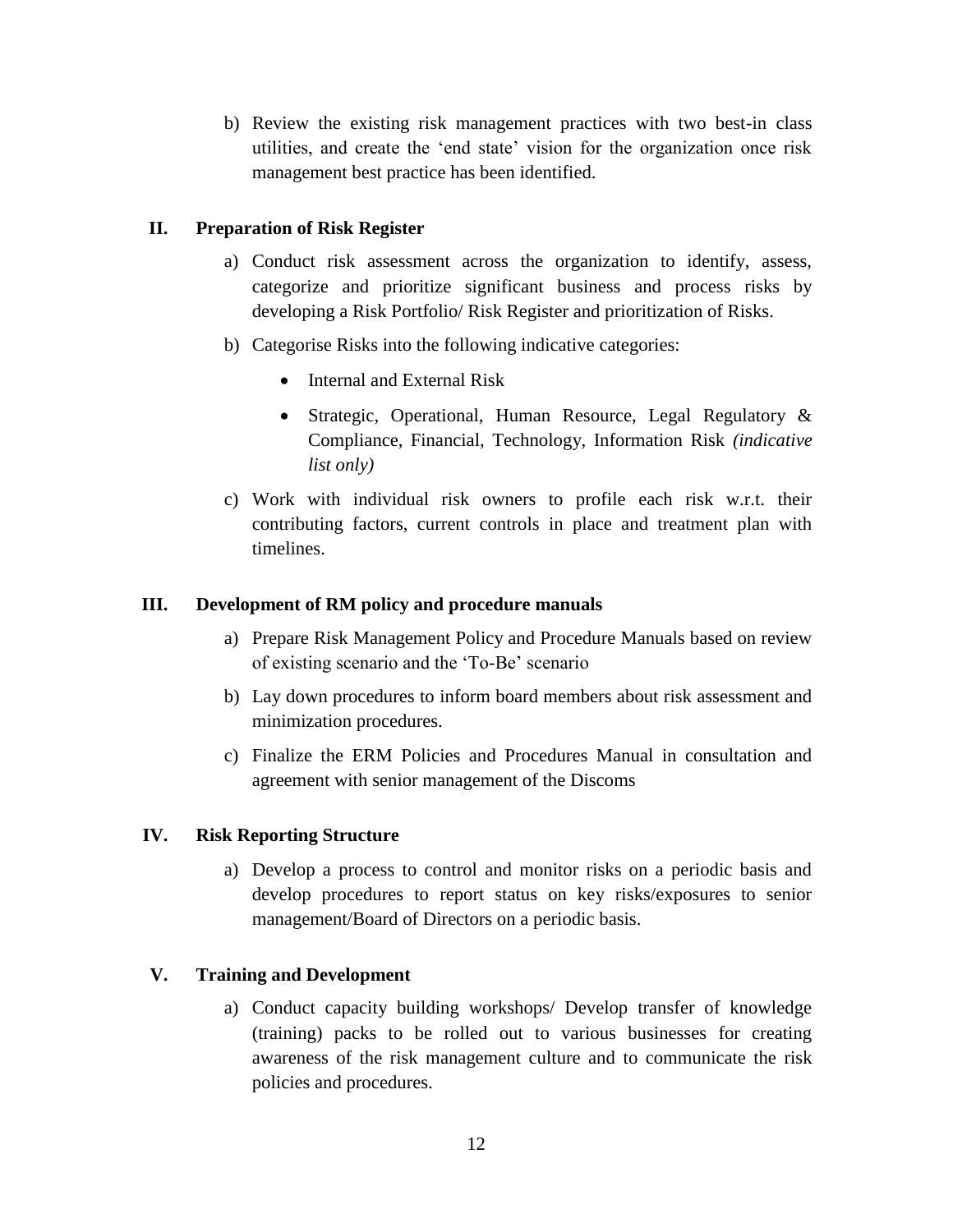b) Conduct training sessions for senior management and process owners on the risk management policy and procedures as well as knowledge transfer.

| Sl.No. | <b>Activity</b>                                                                        | <b>Target Schedule</b>                                        |  |
|--------|----------------------------------------------------------------------------------------|---------------------------------------------------------------|--|
|        | <b>Submission of Draft Reports</b>                                                     | Within 4 months of Letter of Award<br>(LOA)/Award Letter (AL) |  |
| 2      | <b>Submission of Final Reports</b>                                                     | Within 5 months of Letter of Award<br>(LOA)/Award Letter (AL) |  |
| 3.     | Completion of transfer of knowledge<br>and awareness program (training)<br>workshop(s) | Within 1 month of submission of<br>Final Report $(s)$         |  |
| 4      | Acceptance of Final Report                                                             | Within 1 month of submission of<br>Final Report $(s)$         |  |

### **4.2 Completion Schedule**

#### **4.3 Terms of Payment**

All Payments against the services rendered shall be divided in equally in all three Discoms ie. JVVNL, AVVNL and JDVVNL and released against production of Invoice in triplicate by the consultant to the respective Discom.

The payment shall be released on stage-wise completion of the services including submission of "Deliverables" and subject to acceptance by Discoms as per following:

- 50% (twenty-five percent) on Submission of Draft Report(s);
- 50% (twenty-five percent) on Acceptance of Final Report;

#### **5. Evaluation Criteria**

**5.1** Quality and Cost Based Selection (QCBS) procedure be applied for finalization of contract.

#### **5.2 Technical Evaluation**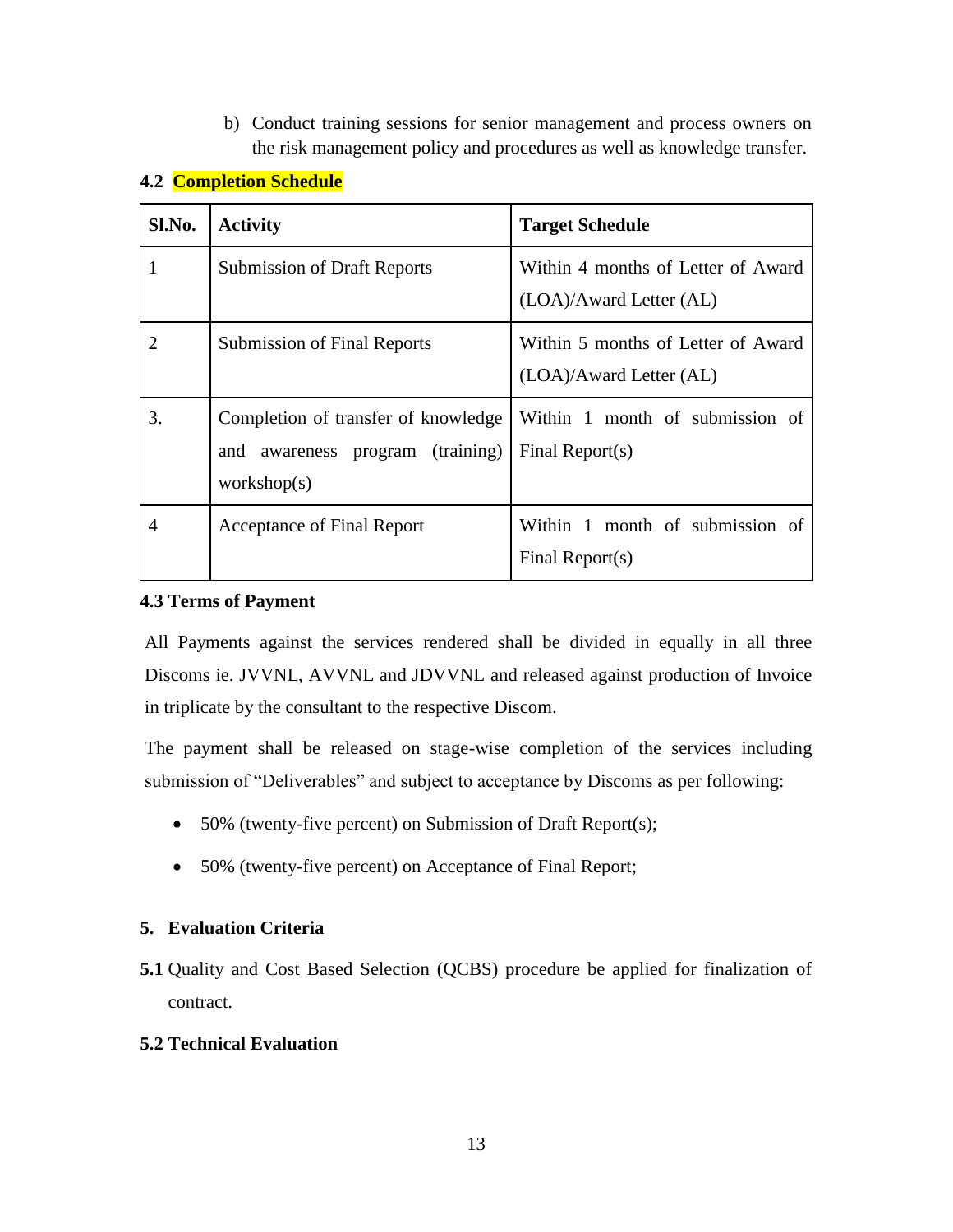Criteria, sub-criteria, and point system for the evaluation of Full Technical Proposals are:

|              | Criteria                                                                                                                | <b>Points</b>          |  |
|--------------|-------------------------------------------------------------------------------------------------------------------------|------------------------|--|
| $\mathbf{i}$ | Specific experience of the Consultants relevant to the assignment:                                                      | Max 20<br>marks        |  |
|              | Developed Risk Management framework for at least 3 power<br>a)<br>utilities in the country in the last 5 years:         |                        |  |
|              | 1 power utilities<br>$\bullet$                                                                                          | $[5]$                  |  |
|              | 3 power utilities                                                                                                       | $[10]$                 |  |
|              | More than 3 power utilities<br>$\bullet$                                                                                | $[20]$                 |  |
| ii           | Adequacy of the proposed methodology and work plan in responding<br>to the Terms of Reference:                          | Max 15<br>marks        |  |
|              | Technical approach and methodology and Work Plan<br>a)                                                                  | $[15]$                 |  |
| iii          | Key professional staff qualifications and competence for the<br>assignment:                                             |                        |  |
|              | Team Leader with relevant experience<br>a)                                                                              |                        |  |
|              | Consultants (minimum two nos.) for Risk<br>b)<br>Management                                                             | <b>Max 45</b><br>marks |  |
|              | Energy Risk Management certified Subject Matter Expert<br>$\mathbf{c})$                                                 |                        |  |
|              |                                                                                                                         | $[25]$                 |  |
|              | The number of points to be assigned to each of the above positions or                                                   | $[10]$                 |  |
|              | disciplines shall be determined considering the following three sub-<br>criteria and relevant percentage weights:       | [10]                   |  |
|              | General qualifications [30%]<br>1)                                                                                      |                        |  |
|              | 2)<br>Adequacy for the assignment $[60\%]$                                                                              |                        |  |
|              | Experience in Power Sector $[10\%]$<br>3)                                                                               |                        |  |
|              | Total Weight: 100%                                                                                                      |                        |  |
| 1 V          | Suitability of the transfer of knowledge (training) program:                                                            | <b>Max 10</b><br>marks |  |
|              | Relevance of training program, Training approach and<br>a)<br>methodology                                               | [05]                   |  |
|              | Qualifications of experts and trainers<br>b)                                                                            | [05]                   |  |
| $\mathbf{V}$ | Familiarity with Rajasthan context- Continuous engagement in<br>Rajasthan power sector over past 5 years as on 01.07.17 | $[10]$                 |  |
|              | Total points for the four criteria:                                                                                     | 100                    |  |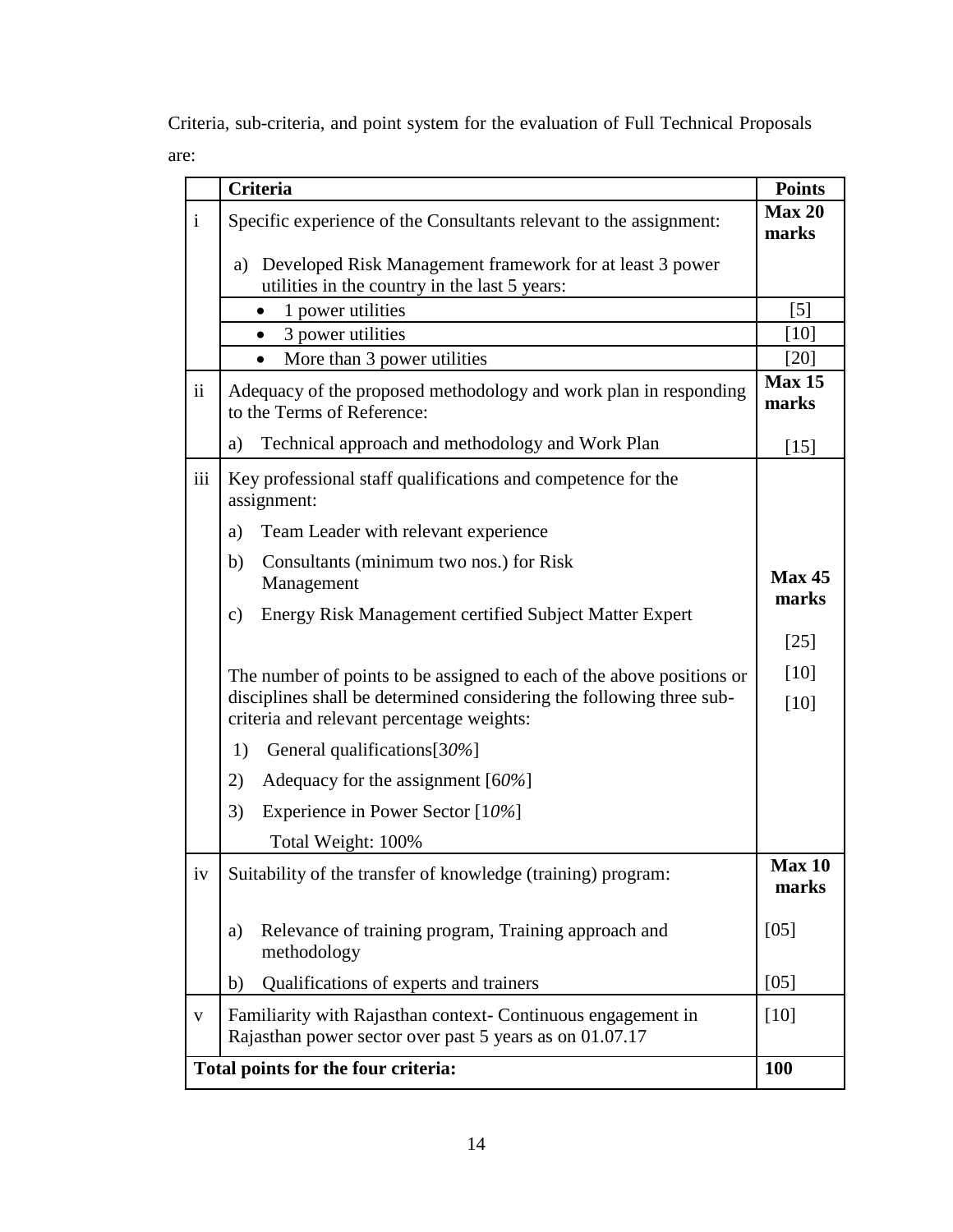#### **5.3 Financial Evaluation**

The formula for determining the financial scores is the following:

 $Fs = 100 x Fm / F$ 

Where: Fs is the financial score, Fm is the lowest price and F the price of the proposal under consideration.

**5.4** Technical score and Financial score shall be computed and Proposals will be ranked according to their combined Technical score (Ts) and Financial score (Fs) using the weights:

> $t =$  the weight given to the Technical Proposal (80%);  $f =$  the weight given to the Financial Proposal (20%); such that  $(t + f = 100\%)$ , and the final combined score  $Cs = Ts \times t\% + Fs \times t\%$ .

**5.5** The firm achieving the highest combined technical and financial score will be invited for discussion and award of contract.

#### **6. Bidding Process**

#### **6.1 Sale of Tender/Bidding Document**

The sale of bidding document shall commence with the issue of NIT and shall be stopped as per the details specified in NIT. The complete bidding document is also placed on the websites as specified in the NIT. The prospective bidders are permitted to download the bidding document from any of the specified websites but must pay the cost of tender processing fee & EMD while submitting the e-bid to the department.

#### **6.2 Clarification and Amendment of Bidding Document**

#### **Clarifications to the Bid Document**

- I. A prospective bidder requiring any clarification on the Tender documents may notify the Discom through email as specified in the NIT and should reach before the specified Date and Time of Pre-Bid meeting as per the information provided in NIT.
- II. Discom will only accept bidder queries sent through email as per the Template in "**Annexure VI**" on or before the date and time specified in NIT.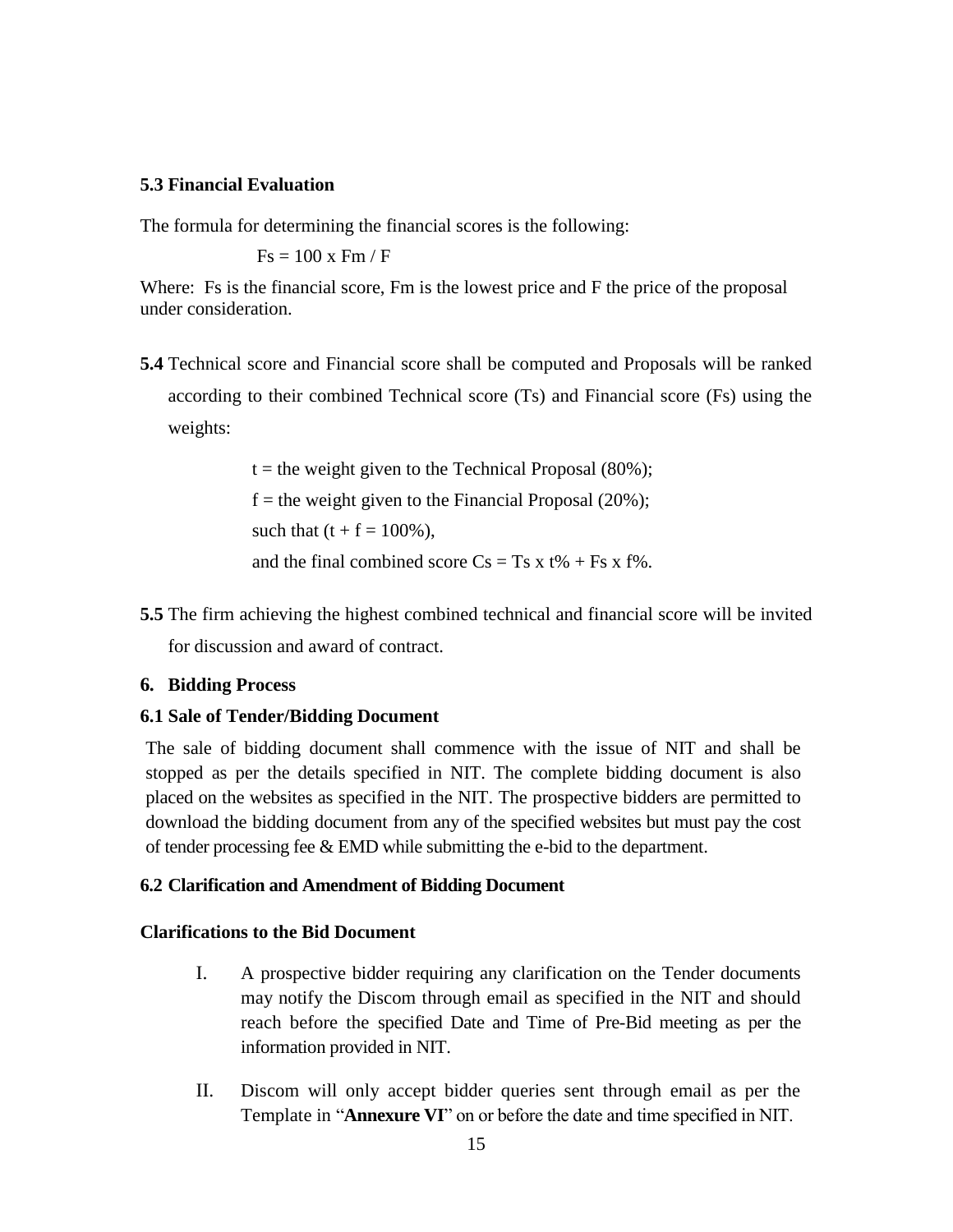- III. Discom would provide clarifications to those bidders whose representatives are present during the pre – bid meeting only. JVVNL would prepare and upload the corrigendum and final RFP based on modifications (if any) as specified in the NIT
- IV. JVVNL will not entertain or respond to bidders' queries and clarifications received after the pre–bid meeting.

#### **Pre-bid Meeting**

- I. The bidder or its official representative (not more than two representatives per bidder) is invited to attend the pre-bid meeting as per the details specified in NIT. The objective of this meeting is to address the queries of the prospective bidders related to the Project/ bidding document and also to understand/ address any concerns of the bidders related to the RFP.
- II. The prospective bidders are allowed to attend the pre-bid conference/ meeting and submit their pre-bid queries in the specified format and schedule.
- III. As a result of discussions in the pre-bid conference, if modifications in the bidding document, specifications of services are considered necessary, they may be done by issuing an addendum/ corrigendum and its copies shall be sent through Email/ post to all the bidders having purchased the bidding document without identifying the source. The corrigendum/ addendum and the Final bidding document will be placed on all the websites as specified in the NIT.
- IV. Response to bidder queries provided during the pre-bid conference will not have any impact on the RFP scope, requirements or the terms & conditions until and unless queries are provided in the format indicated and response has been published/ communicated and addendum/ corrigendum is released indicated as above.
- V. The tendering authority reserves the right not to respond to any/ all queries raised or clarifications sought if, in their opinion and at their sole discretion, they consider that it would be inappropriate to do so or do not find any merit in it.

#### **Amendment of Bidding Document**

I. At any time prior to the deadline for submission of the Bids, the tendering authority may amend the Bidding document by issuing Corrigendum/ Addenda.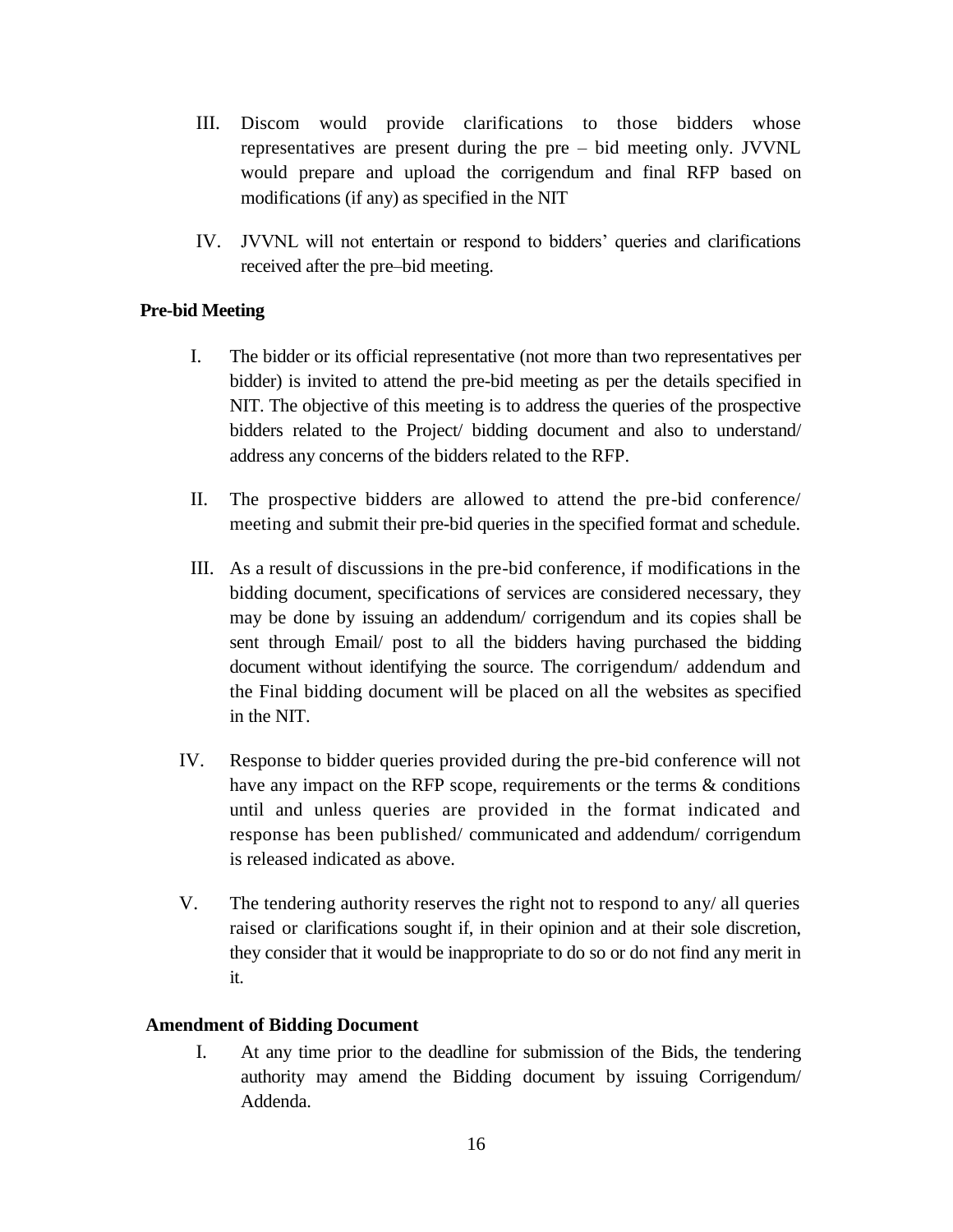- II. Any Corrigendum/ Addendum issued shall be a part of the Bidding document and shall be communicated in writing to all, who have purchased the Bidding document.
- III. To give prospective Bidders reasonable time in which to take a Corrigendum/ Addendum into account in preparing their Bids, the tendering authority may, at its discretion, extend the deadline for the submission of the Bids.
- IV. Any change in date of submission and opening of bids would be published in appropriate manner including the website mentioned in the NIT.

#### **6.3 Submission and Opening of Bids**

#### **Documents comprising the Bid**

a) A Two Part-Three envelope/ cover system shall be followed for the bid. They shall be submitted on [http://eproc.rajasthan.gov.in](http://eproc.rajasthan.gov.in/) in electronic format in the following manner:

| <b>S. No.</b> | <b>Document Type</b>         | <b>Document Format</b>                                                                          |  |  |  |
|---------------|------------------------------|-------------------------------------------------------------------------------------------------|--|--|--|
|               | <b>Fee Details</b>           |                                                                                                 |  |  |  |
|               | <b>Tender Fee</b>            | Scanned copy of the receipt of tender fee                                                       |  |  |  |
| 2.            | <b>Tender Processing Fee</b> | Scanned copy of the receipt of Tender<br>processing fee                                         |  |  |  |
| 3.            | <b>Earnest Money Deposit</b> | Scanned copy of the receipt of banker's<br>cheque / demand draft/valid exemption<br>certificate |  |  |  |

#### **Cover-I:- The cover One consist the following documents**

#### **Cover-2:-Technical bid consist the following documents (To be filled in pdf format)**

| <b>Pre-Qualification Documents</b> |                                        |  |  |
|------------------------------------|----------------------------------------|--|--|
|                                    | <b>Eligibility Criteria References</b> |  |  |
| $\overline{2}$                     | Bidder's Authorization Certificate     |  |  |
| $\beta$                            | Self-declaration $-$ no blacklisting   |  |  |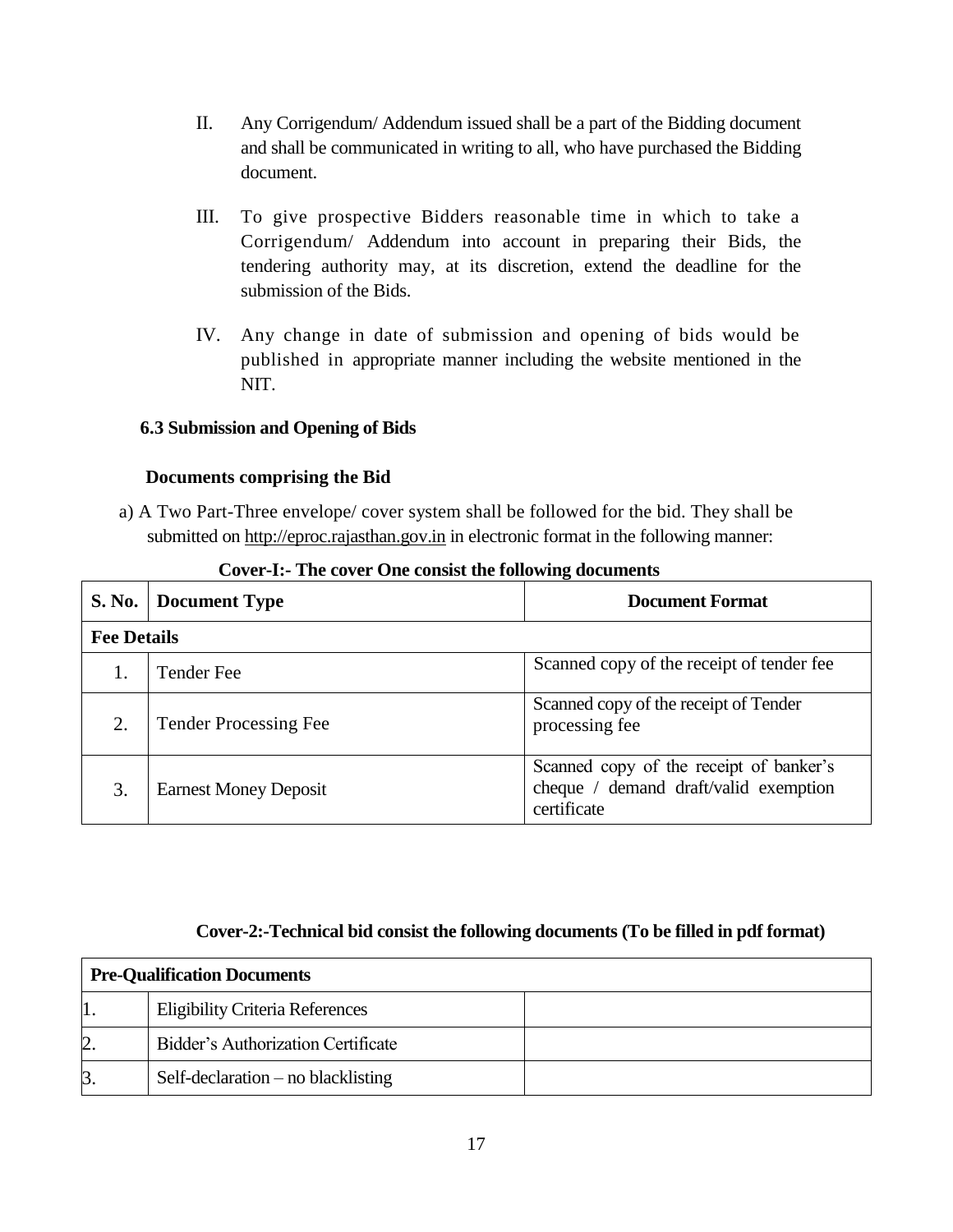| 4. | All the documents mentioned in the "Eligibility"<br>Criteria" in support of the eligibility               | Requisite supporting documents meeting<br>eligibility criteria as specified earlier should<br>be provided                                                |
|----|-----------------------------------------------------------------------------------------------------------|----------------------------------------------------------------------------------------------------------------------------------------------------------|
|    | <b>Technical Bid Documents</b>                                                                            |                                                                                                                                                          |
| 5. | <b>Technical Proposal Submission form</b>                                                                 | On Bidder's original letter head and as per<br>format provided in <b>Annexure I-A</b> and duly<br>signed by authorized signatory as per<br>Annexure III. |
| 6. | Bidder's organization Profile                                                                             | Brief organization profile of the Bidder                                                                                                                 |
| 7. | Firm's references to showcase relevant<br>experience along with necessary proofs and<br>credentials       | As per <b>Annexure I-B</b>                                                                                                                               |
| 8. | Details of Team composition, qualification and<br>experience                                              | As per <b>Annexure I-C</b>                                                                                                                               |
| 9. | Signed and latest CVs of proposed consultants<br>for each position mentioned in RFP in attached<br>format | As per <b>Annexure I-D</b>                                                                                                                               |

#### **Cover-3:-For Financial, Price Bid consist the details of prices as per Annexure-V in the MS Excel format (.xls format of price bid) published with NIT on eproc website**

b) The bidder would ensure that all the required documents, as mentioned in this bidding document, are submitted along with the bid and in the prescribed format only. Nonsubmission of the required documents or submission of the documents in a different format, contents may lead to the rejections of the bid proposal submitted by the bidder.

#### **6.4 Earnest Money Deposit**

- I. Every bidder, if not exempted must furnish the EMD as specified in the NIT.
- II. Government of Rajasthan and Union Government undertakings, corporations, companies; autonomous bodies managed or controlled by Government are not required to submit the EMD. Receipt of EMD or Registration certificate or Certificate that the bidder is a Government undertaking, Corporation, Company, autonomous body as mentioned above shall necessarily accompany the sealed bid without which the bid shall be rejected forthwith.
- III. EMD for the amount of Rs.40,000/- (Rupees Forty thousand only) shall be deposited in the form specified in the NIT.
- IV.EMD of a bidder lying with JVVNL in respect of other bids awaiting decision will not be adjusted towards EMD for the fresh bids. The earnest money originally deposited may, however, would be taken into consideration in case bids are re-invited.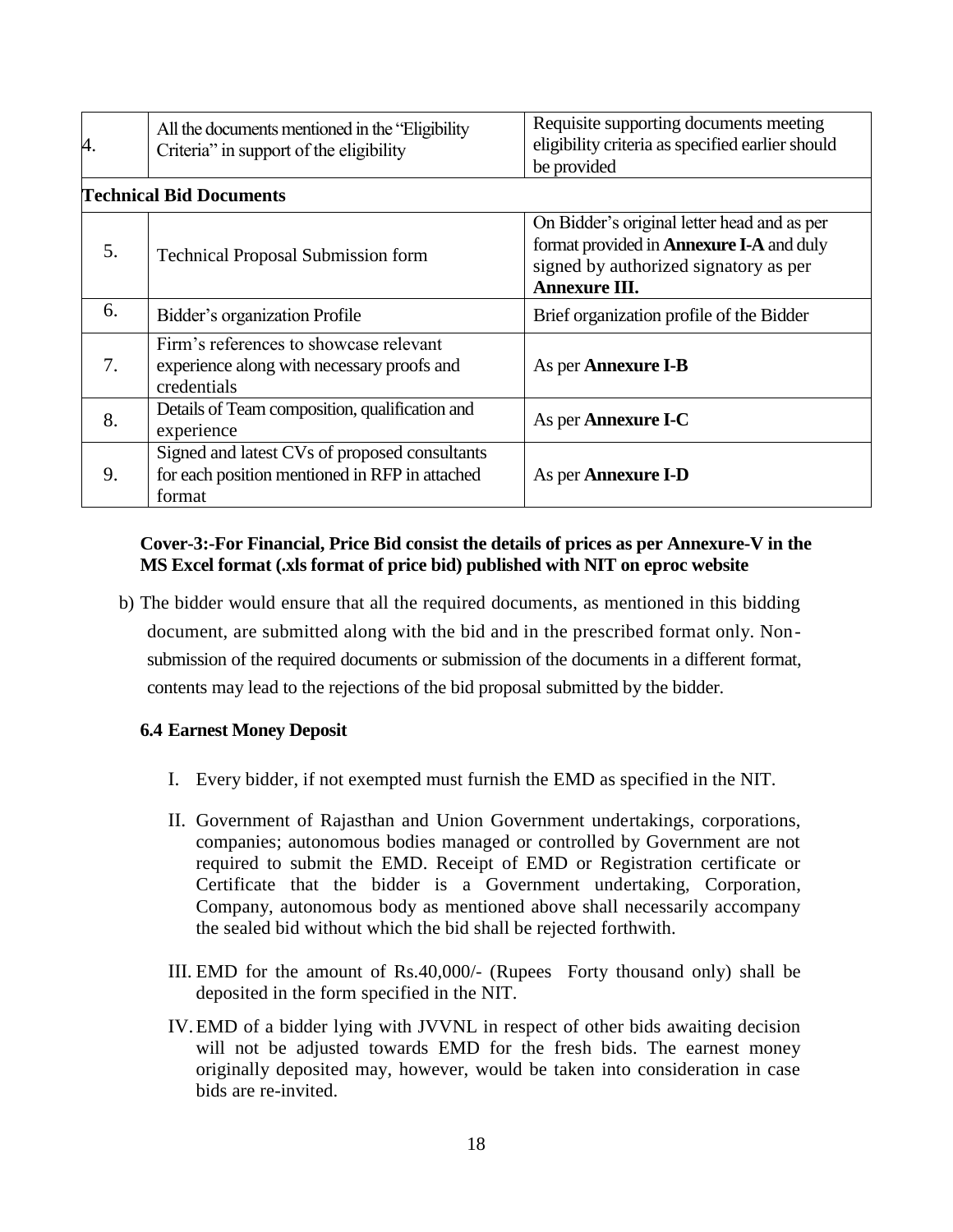- V. Form of EMD: The EMD may be deposited in the form of a banker's cheque/ demand draft. The validity of the EMD would be of 180 days from the date of Technical bid opening. The EMD would be revocable at Jaipur at par in favour of "Accounts Officer (Cash), JVVNL" payable at "Jaipur".
- VI.Refund of EMD: The earnest money of unsuccessful bidders shall be refunded soon after final acceptance of bid and award of contract. In case of best/ successful bidder, the EMD shall be refundable after execution of contract agreement and furnishing of required Performance Security Deposit. Available EMD may also be adjusted in arriving at the amount of the Performance Security Deposit.
- VII. Forfeiture of EMD: The EMD taken from the bidder shall be forfeited in the following cases:
	- a. When the bidder withdraws or modifies his bid proposal after opening of bids.
	- b. When the bidder does not execute the agreement after placement of order within the specified time.
	- c. When the bidder does not deposit the Performance Security Deposit along with contract agreement after purchase/ work order is placed.

VIII. To adjust any dues against the firm from any other contract with JVVNL.

IX. Any Bid submitted without the EMD will be summarily rejected.

X. No interest will be paid by JVVNL on the Earnest money deposited.

#### **6.5 Cost of Bidding**

The Bidder shall bear all costs associated with the preparation and submission of its Bid, and the tendering authority shall not be responsible or liable for those costs, regardless of the conduct or outcome of the bidding process.

#### **6.6 Language of Bids**

The Bid prepared & submitted by the Bidder and all subsequent correspondence and documents related to the bid and as submitted by the bidder, shall be written only in English language. Also, any printed literature furnished by the Bidder written in other language (other than English/ Hindi) must be accompanied by an English/ Hindi translation in which case, for purposes of interpretation of the bid, the appropriate translation by the Discom shall govern.

#### **6.7 Alternative Bids**

Alternative bids shall not be considered at all.

#### **6.8 Bid Prices**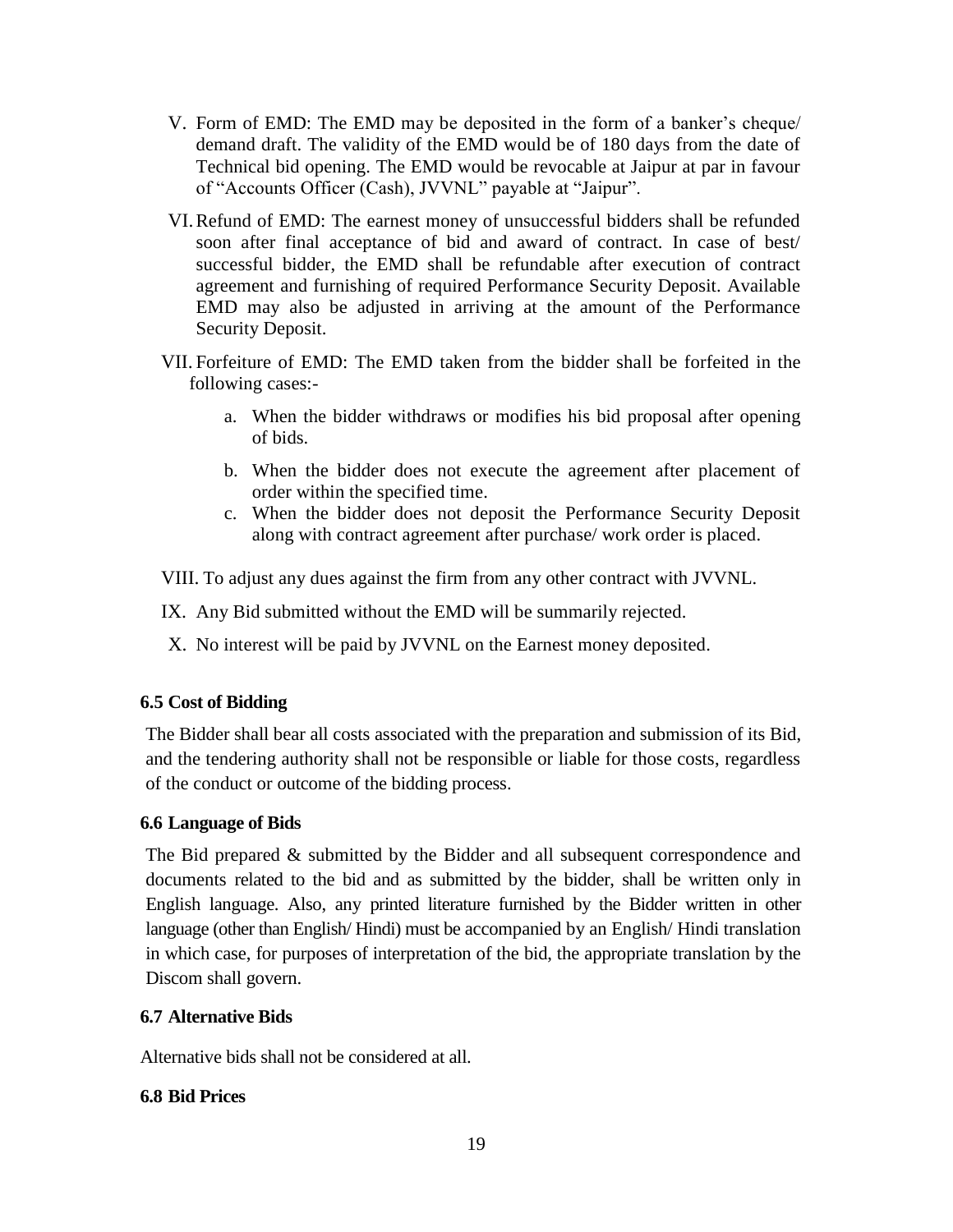- I. All the prices would be quoted only in Indian Rupees (INR) currency.
- II. Prices/ Rates shall be written both in words and figures. There would not be errors and/ or over-writings. Corrections/ alterations, if any, would be made clearly and initialed with date.
- III. GST applicable would be shown separately in the Format for Price Quotation only.
- IV. The prices and discounts quoted by the Bidder in the Price Schedule/ Commercial/ Financial Bid shall conform to the requirements specified therein.
- V. All consultants' service categories in the Financial Bid must be listed and priced separately. If a Price Schedule shows items listed but not priced, their prices shall be assumed to be included in the prices of other items. Items not listed in the Price Schedule shall be assumed not to be included in the Bid, and provided that the Bid is substantially responsive, the corresponding adjustment shall be applied in accordance with the provisions of bid document.
- VI. The price to be quoted in the Bid Submission Sheet shall be the total price of the Bid including any discounts offered.
- VII. Prices quoted by the Bidder shall be fixed during currency of the Contract and not subject to variation on any account. A Bid submitted with an adjustable price quotation shall be treated as nonresponsive and shall be rejected.
- VIII. The price quoted by the bidder shall be inclusive of all expenditure except service tax which will be payable on actual basis as per applicable rates. However, all expenses with respect to travelling and lodging of the consultants for official purposes outside of their base location in Jaipur, Ajmer or Jodhpur, as the case may be, to carry out any activity shall be reimbursable by the Discom at par entitlement of Class I employees to Project Manager and for other service category as class II employees of JVVNL..
- IX. Unless otherwise indicated in the bid document, prices quoted shall correspond to 100% of the services to be provided.

#### **6.9 Period of Validity of bids**

- I. Bids shall remain valid for 180 days from the date of bid submission as prescribed by Tendering Authority. A Bid valid for a shorter period shall be rejected and treated as non-responsive.
- II. In exceptional circumstances, the Tendering Authority may solicit the Bidder's consent to an extension of the period of validity. The request and the responses thereto shall be made in writing.

#### **6.10 Format and Signing of Bid**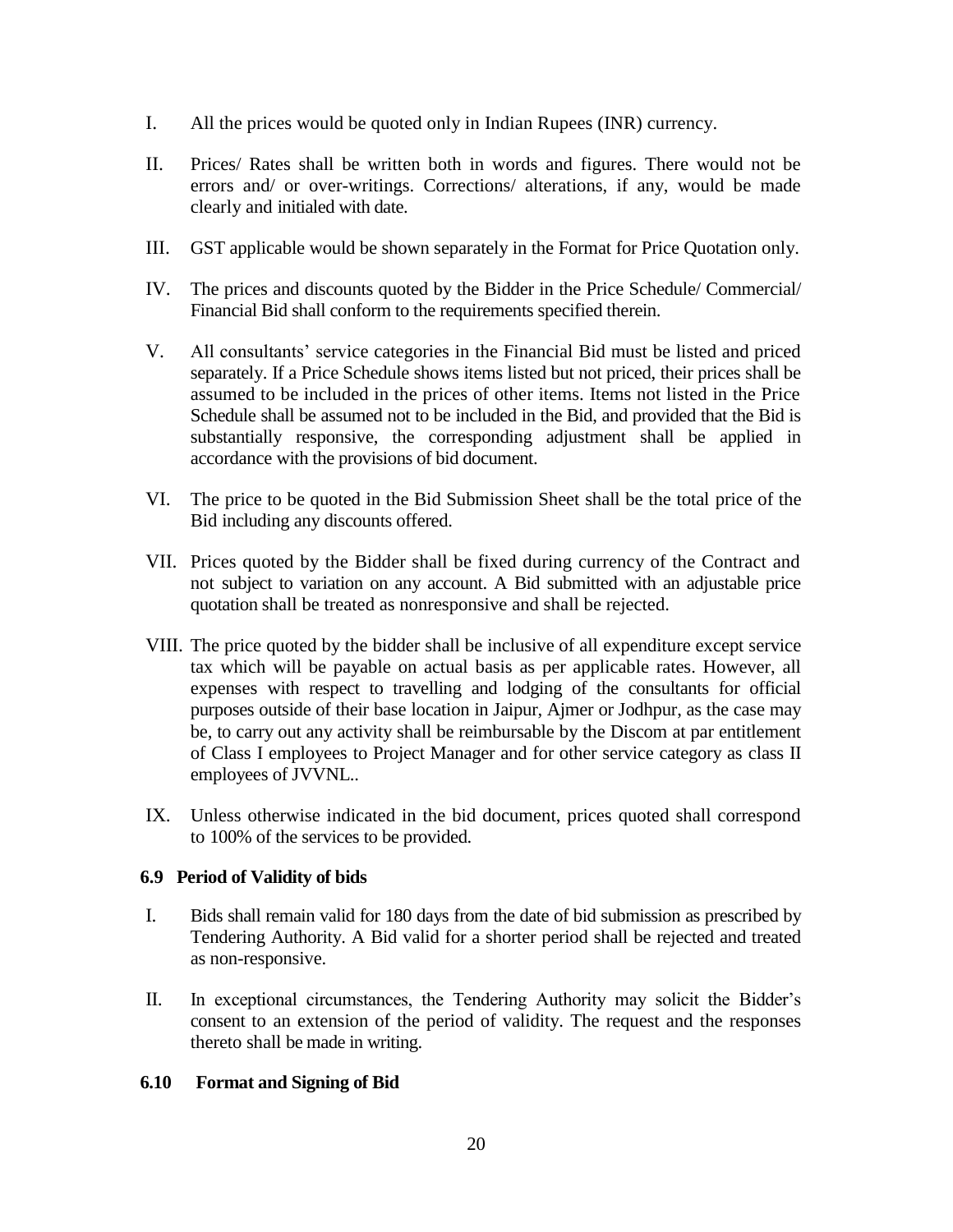- I. The bid forms/templates/annexure etc., wherever applicable, shall be typed or written in indelible ink and shall be signed (all the pages) by a person duly authorized to sign, in token of acceptance of all the terms and conditions of the bidding document. This authorization shall consist of a written confirmation as specified in the bidding document and shall be attached to the bid.
- II. Any amendments such as interlineations, erasures, or overwriting shall be valid only if they are signed or initialed by the authorized person signing the bid.
- III. The bid, duly signed (digitally) by Auth. Signatory, should be uploaded on the eproc portal in respective file/ format.
- IV. Bidders must submit their bids online at eproc portal. Bids received by another other means shall not be accepted.
- V. If bids are not submitted as per the details mentioned in this bidding document and eProc website, the tendering authority shall reject the bid.

#### **6.11 Deadline for the submission of Bids**

- I. Bids must be submitted on the website [http://eproc.rajasthan.gov.in](http://eproc.rajasthan.gov.in/) no later than the date and time indicated in the NIT.
- II. Normally, the date of submission and opening of bids would not be extended. However, in exceptional circumstances or when the bidding document is required to be substantially modified as a result of discussions in pre-bid conference and the time with the prospective bidders for preparation of bids appears insufficient, the date may be extended by JVVNL and due publicity to such change in date of opening of bids would be given. In such cases, it would be ensured that after issue of corrigendum, reasonable time is available to the bidders to prepare and submit their bids. Any change in date of submission and opening of bids would also be placed on the respective website immediately. However, if the modifications in bidding document, specifications of goods and service are substantial, fresh publication of original bid inquiry may also be issued.
- III. The tendering authority may, at its discretion, extend the deadline for the submission of bids by amending the bidding document, in which case all rights and obligations of the tendering authority and bidders previously subject to the deadline shall thereafter be subject to the deadline as extended.

#### **6.12 Withdrawal, Substitution, and Modification of Bids**

I. A Bidder may withdraw its bid or re-submit its bid (technical and/ or financial cover) as per the instructions/ procedure mentioned at eProc website under the section "Bidder's Manual Kit" but not after bid submission end date and time.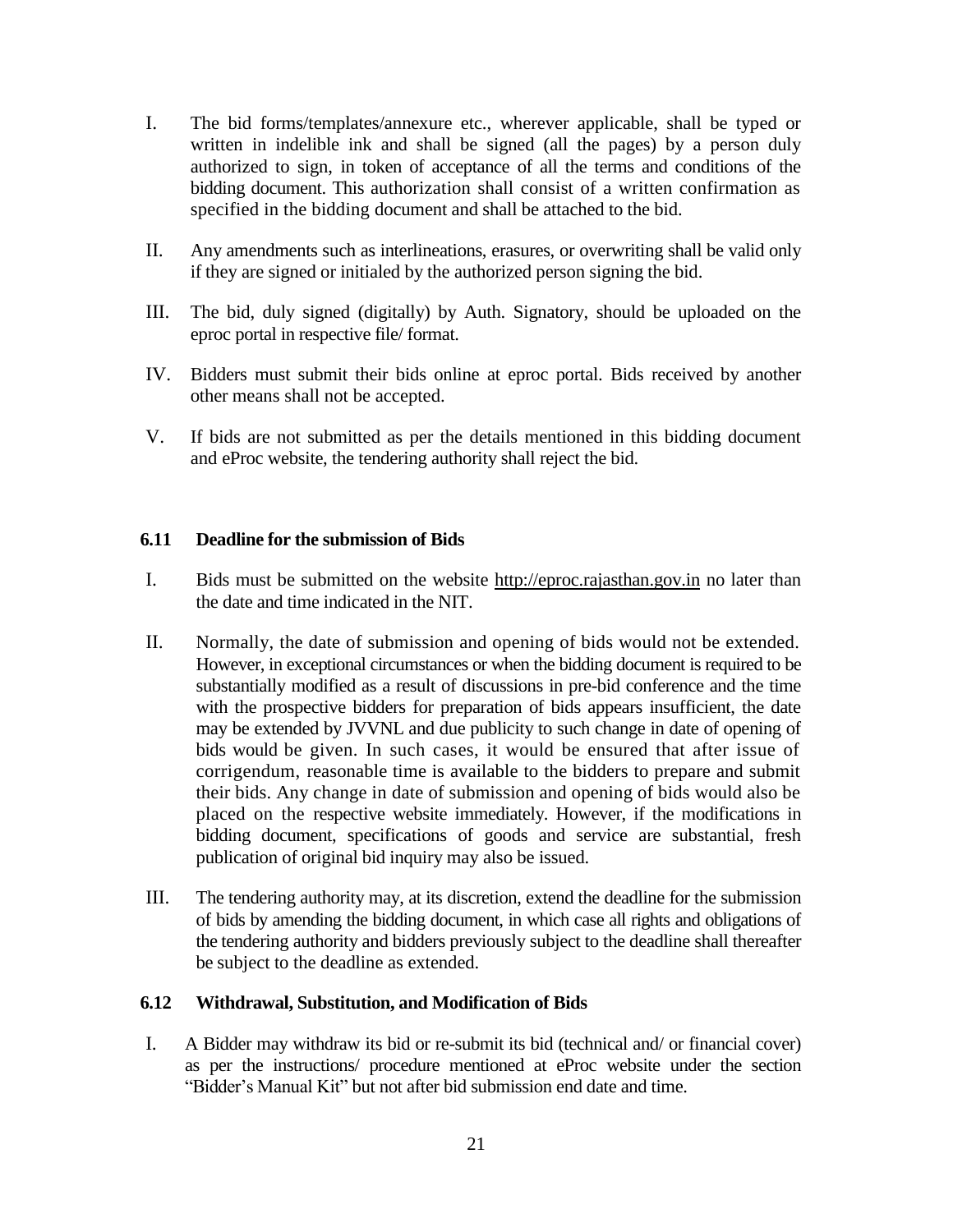II. Bids withdrawn shall not be opened and processed further.

#### **6.13 Bid Opening**

- I. The designated Procurement Committee will perform the bid opening, which is a critical event in the bidding process.
- II. The tendering authority shall conduct the bid opening at the address, date and time specified in the NIT.
- III. All the bids received up to the specified time and date in response to all the bid inquiries shall be opened by the members of the designated Procurement Committee at the specified place, date and time in the presence of bidders or their authorized representatives who may choose to be present. Alternatively, the bidders may also view the bid opening status/ process online at eProc website.
- IV. All the documents comprising of technical bid/ cover shall be opened & downloaded from the eProc website (only for the bidders who have submitted the prescribed fee(s) to JVVNL).
- V. All the technical bid covers, except the Commercial/ Financial cover, shall be opened one at a time, and the following read out and recorded: the name of the bidder; the presence of the processing fee, tender fee, EMD and any other details as the tendering authority may consider appropriate.
- VI. The Tendering authority shall prepare a record of the bid opening that shall include, at a minimum: the name of the bidder and the presence or absence of processing fee, Tender fee, and EMD. The bidder's representatives who are present shall be required to sign the attendance sheet.
- VII. The Commercial/ Financial cover shall be kept unopened and shall be opened later on the date and time intimated to the bidders who qualify in the evaluation of technical bids.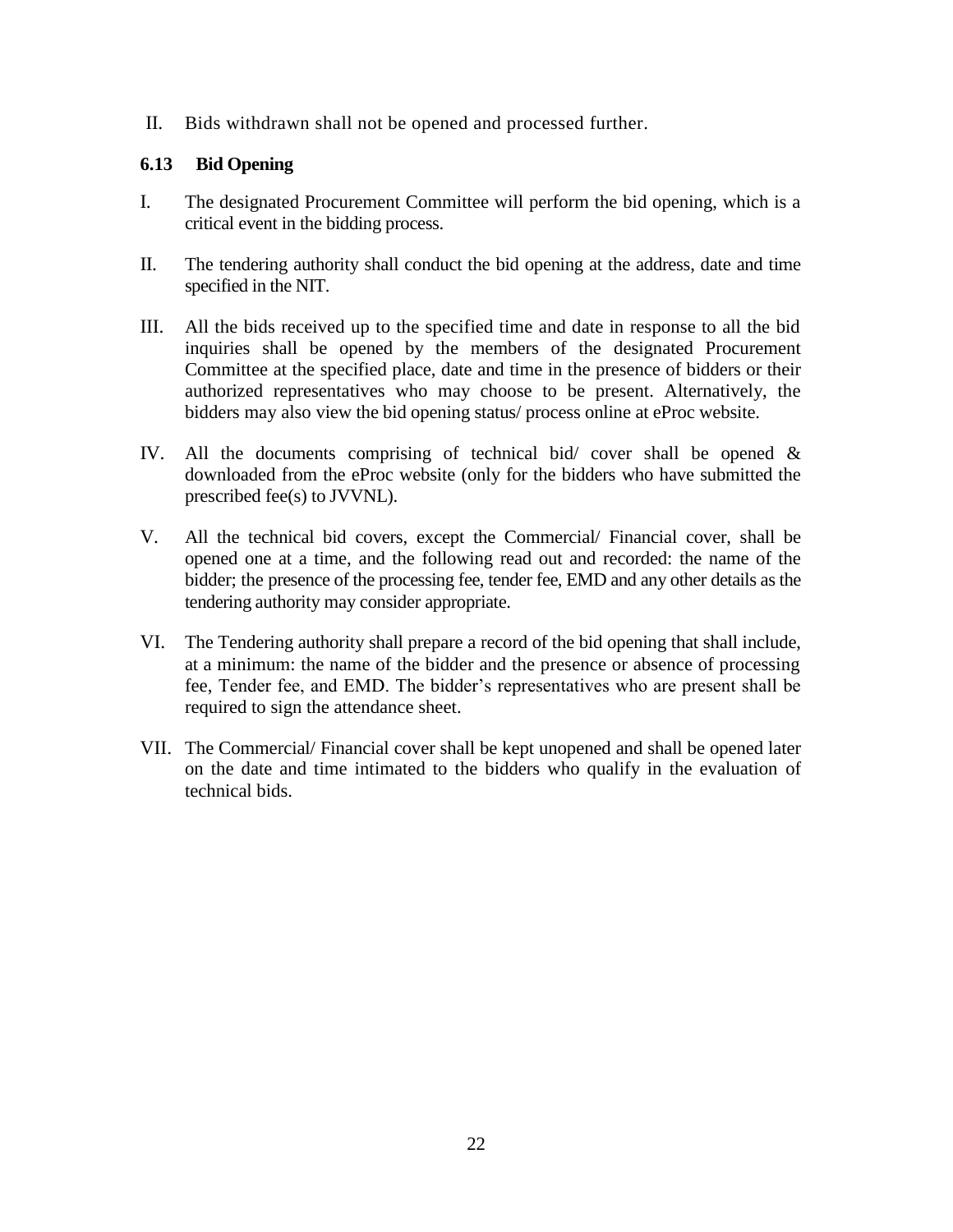#### **Annexure I-A**

#### **TECHNICAL PROPOSAL SUBMISSION FORM**

(on company's letterhead)

[Location, Date]

FROM: (Name of Firm) TO:

The Chief

Accounts Officer (FM-WM),

Jaipur Vidyut Vitran Nigam Limited, Room No.405, Vidyut Bhawan, Jyoti Nagar, Janpath, Jaipur-302005 (INDIA)

**Reference:** NIT No………………Dated:

### **Subject: Consultancy Services to the Rajasthan Discoms In Preparation Of Risk Management Framework - Technical Proposal**

Dear Sir/ Madam,

We, the undersigned, offer to provide the consultancy services for the above in accordance with your Request for Proposal dated [*Date*], and our Proposal. We are hereby submitting our Proposal, which includes this Technical Proposal, and a Financial Proposal sealed under a separate envelope.

If negotiations are held during the period of validity of the Proposal, i.e., before [*Date*] we undertake to negotiate on the basis of the proposed staff. Our Proposal is binding upon us and subject to the modifications resulting from contract negotiations.

We understand you are not bound to accept any Proposal you receive.

We remain,

Yours sincerely,

Authorized Signature:

Name and Title of Signatory:

Name of Firm: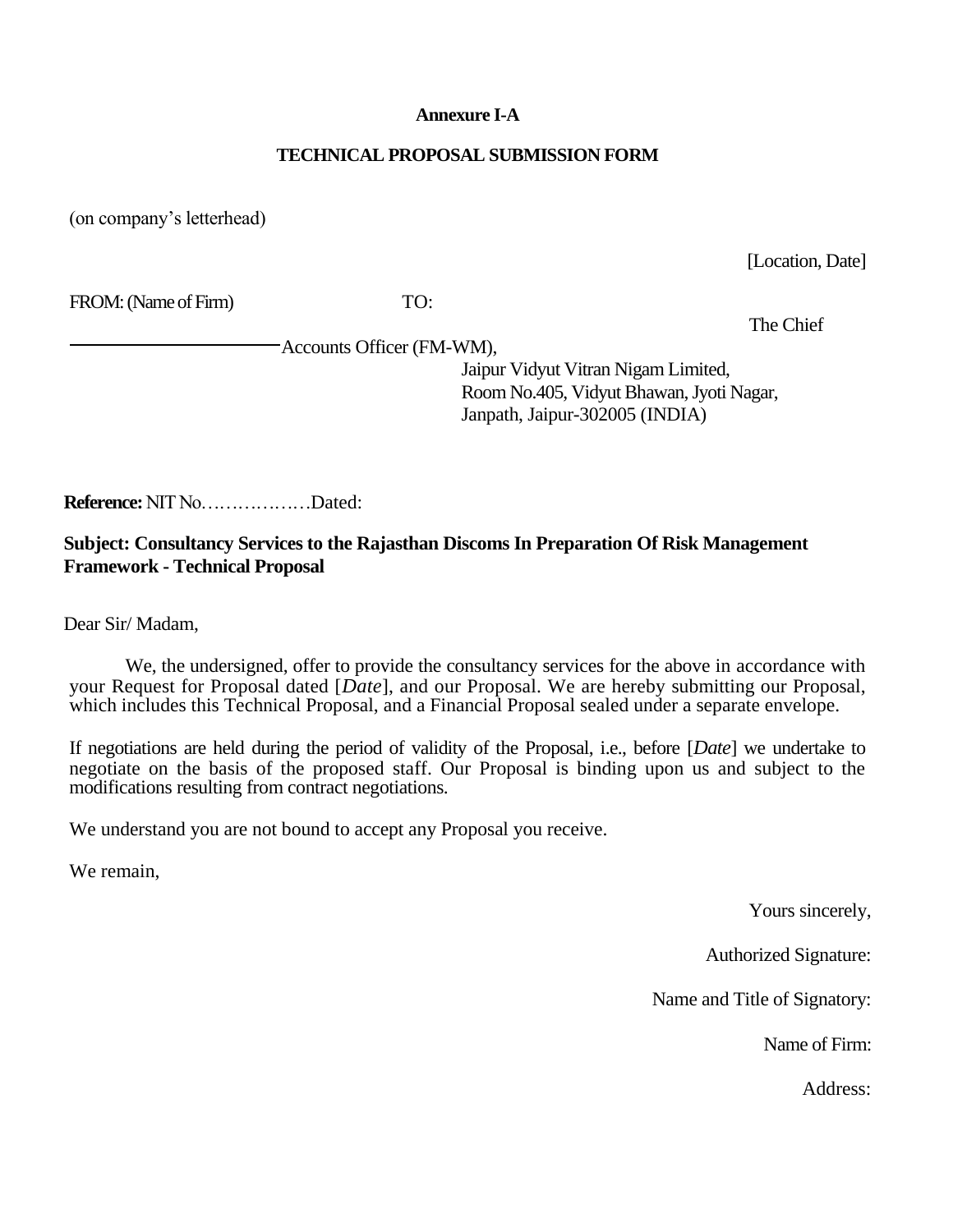#### **Annexure I-B**

### **Relevant Services Carried Out With Reference To Scope of Work**

### **That Best Illustrate Qualification**

Using the format below, provide information on each reference assignment for which your firm/entity, either individually as a corporate entity or as one of the major companies within an association, was legally contracted.

**1. Experience in developing Risk Management framework for other power utilities in the country in the last 5 years, as provided in the Section 5.2 of the evaluation criteria.**

| Sl.<br>No. | <b>Name of Assignment</b><br>and Brief description of<br>services | Name and<br><b>Address of</b><br><b>Client</b> | Duration of<br>work in months<br>(Start date-End)<br>date) | <b>Project</b><br>Cost | <b>Value of</b><br><b>Completed</b><br>work |
|------------|-------------------------------------------------------------------|------------------------------------------------|------------------------------------------------------------|------------------------|---------------------------------------------|
|            |                                                                   |                                                |                                                            |                        |                                             |
|            |                                                                   |                                                |                                                            |                        |                                             |
|            |                                                                   |                                                |                                                            |                        |                                             |
|            |                                                                   |                                                |                                                            |                        |                                             |
|            |                                                                   |                                                |                                                            |                        |                                             |

**2. The Bidder having familiarity with Rajasthan context- Continuous engagement in Rajasthan power sector over past 5 years as on 01.07.17**

| Sl. No. Name of Assignment and Brief<br>description of services | Duration of work in Duration of work<br>months (Start date- End<br>date) |  |
|-----------------------------------------------------------------|--------------------------------------------------------------------------|--|
|                                                                 |                                                                          |  |
|                                                                 |                                                                          |  |
|                                                                 |                                                                          |  |
|                                                                 |                                                                          |  |

Authorized Signature:

Name and Title of Signatory:

Name of Firm: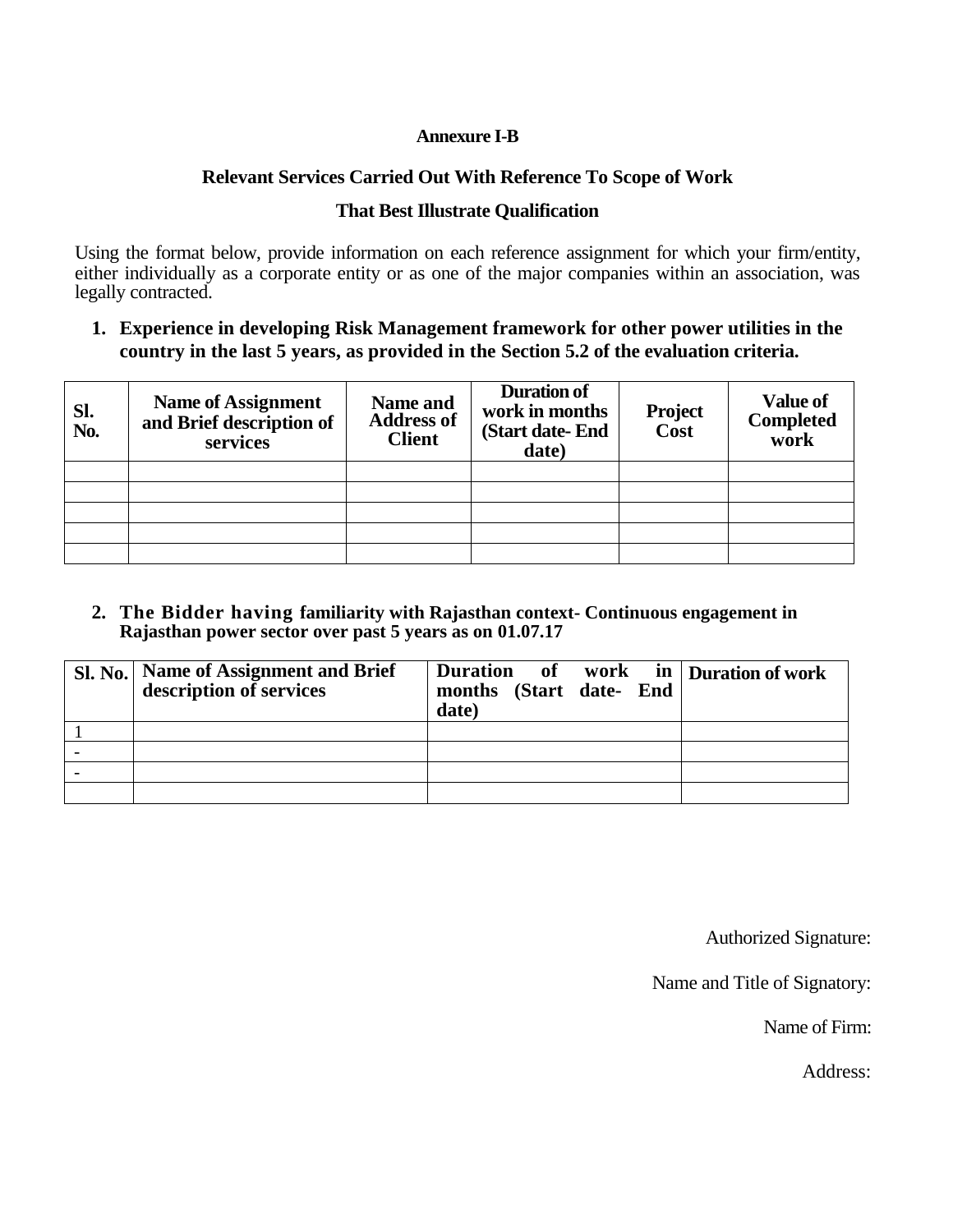## **Annexure I-C**

## **Team Composition and Task Assignments**

List of proposed professionals:

| Sl.<br>No. | <b>Name</b> | <b>Proposed</b><br>Role | <b>Qualification</b> | <b>Experience</b> | <b>Reference</b><br>page no of<br>complete<br>details in |
|------------|-------------|-------------------------|----------------------|-------------------|----------------------------------------------------------|
|            |             |                         |                      |                   |                                                          |
|            |             |                         |                      |                   |                                                          |
|            |             |                         |                      |                   |                                                          |
|            |             |                         |                      |                   |                                                          |
|            |             |                         |                      |                   |                                                          |

Authorized Signature:

Name and Title of Signatory:

Name of Firm: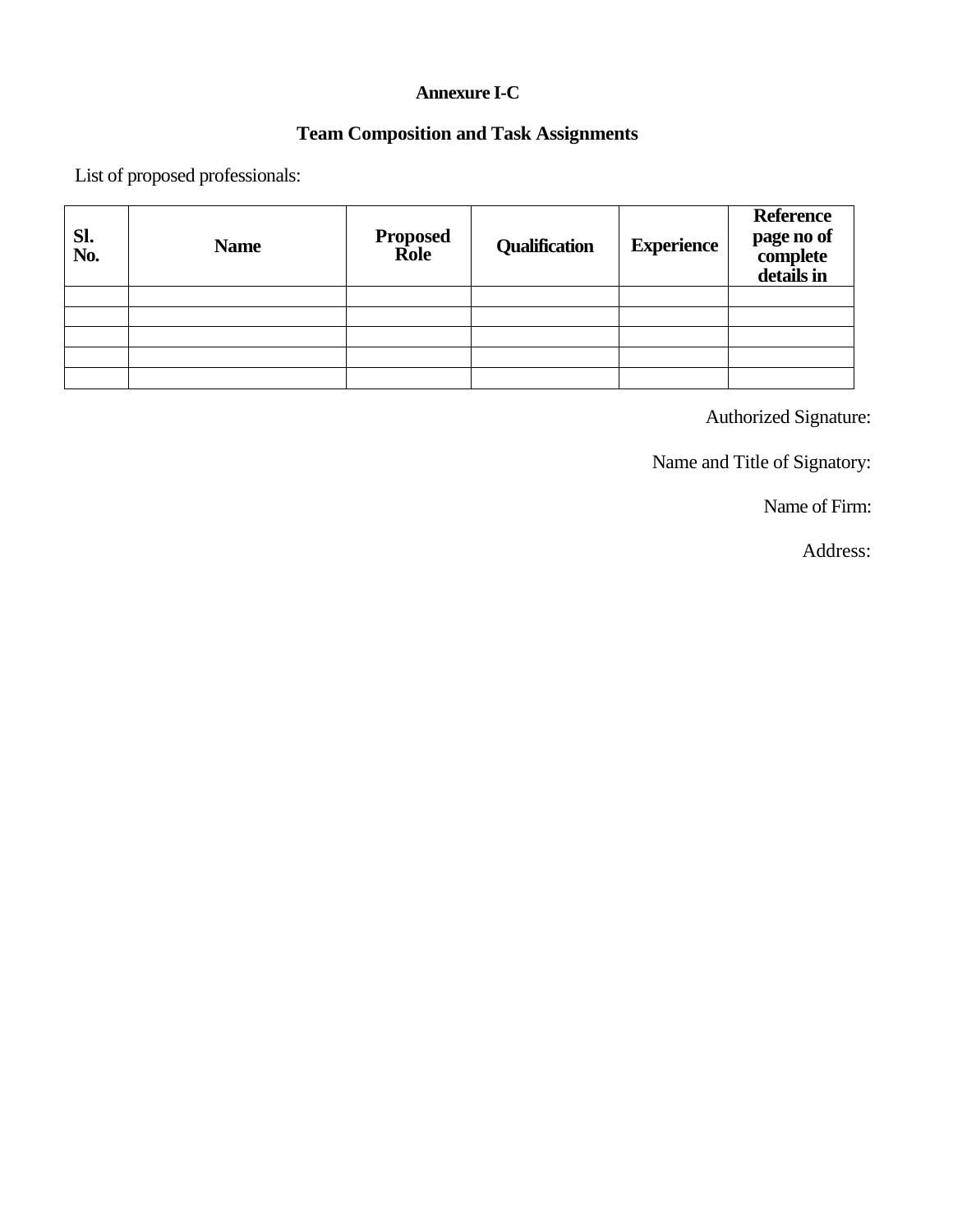#### **Annexure I-D**

### **Format for Curriculum Vitae (CV) for proposed key professional staff**

| Name of Firm:                         |
|---------------------------------------|
| Name of Staff:                        |
|                                       |
|                                       |
|                                       |
| Nationality:                          |
| Membership in Professional Societies: |
|                                       |

Detailed Tasks Assigned:

#### **y Qualifications:**

[*Give an outline of staff member's experience and training most pertinent to tasks on assignment. Describe degree of responsibility held by staff member on relevant previous assignments and give dates and locations. Use about half a page.*]

#### **Education:**

[*Summarize college/university and other specialized education of staff member, giving names of schools, dates attended, and degrees obtained. Use about one quarter of a page.*]

#### **Employment Record:**

[*Starting with present position, list in reverse order every employment held. List all positions held by staff member since graduation, giving dates, names of employing organizations, titles of positions held, and locations of assignments. For experience in last ten years, also give types of activities performed and client references, where appropriate. Use about two pages.*]

#### **Languages:**

[*For each language indicate proficiency: excellent, good, fair, or poor; in speaking, reading, and writing]*

#### **Certification:**

I, the undersigned, certify that to the best of my knowledge and belief, these data correctly describe me, my qualifications, and my experience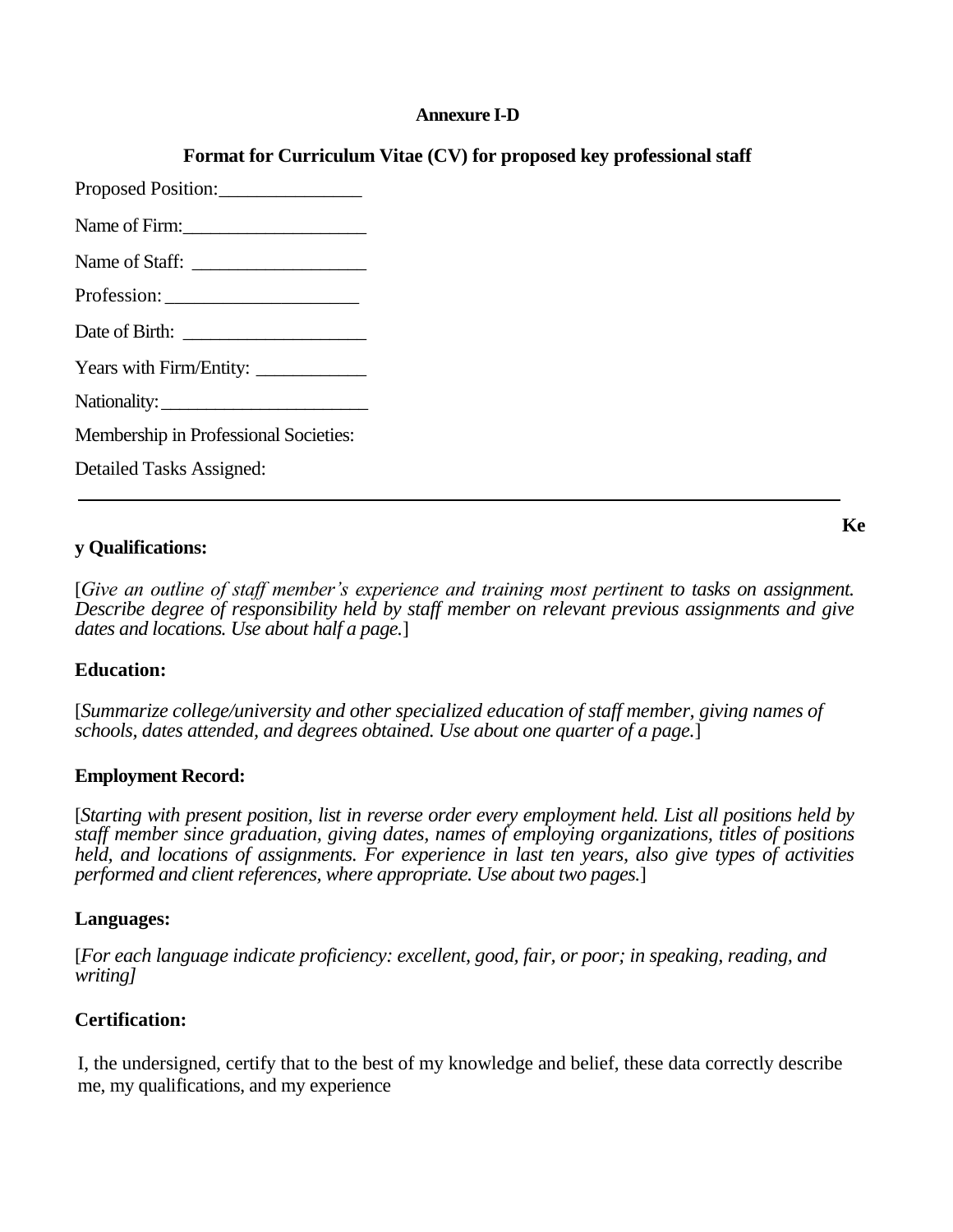**Date:**

*[Signature of staff member and authorized representative of the Firm] Day/Month/Year*

Full name of staff member:

Authorized Signature:

Name and Title of Signatory:

Name of Firm: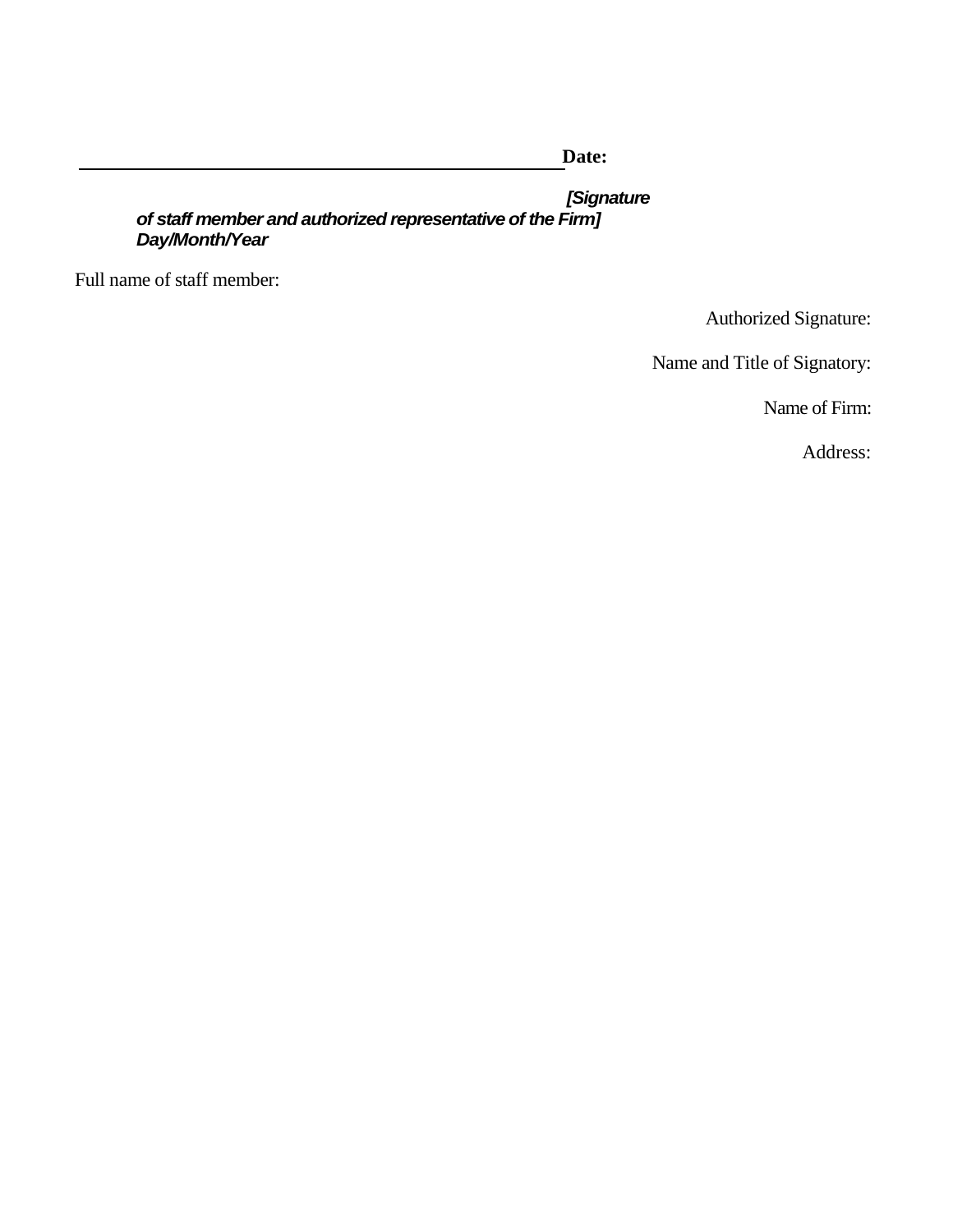## **Annexure II**

## **ELIGIBILITY CRITERIA REFERENCES**

## **(To be enclosed with technical bid)**

| Sl.<br>N <sub>0</sub> | Compliance<br><b>Area</b> | <b>Eligibility Criteria</b>                                                                                                                                               | <b>Details of qualifying</b><br>parameters                                                                                                                                                                                               | <b>Reference</b><br>(Page No.) |
|-----------------------|---------------------------|---------------------------------------------------------------------------------------------------------------------------------------------------------------------------|------------------------------------------------------------------------------------------------------------------------------------------------------------------------------------------------------------------------------------------|--------------------------------|
| $\mathbf{1}$          | Legal                     | The Bidder must be a<br>company, registered under<br>the Companies Act, 1956<br>or a partnership firm<br>registered under<br>Partnership Act or a<br>Proprietorship firm. | Self-attested copy of the<br>Certificate of<br>Incorporation,<br><b>Registration Certificate</b><br>Commencement of<br>Business.                                                                                                         |                                |
|                       |                           | The bidder should be<br>registered with the GST<br>department and carry a<br>valid PAN.                                                                                   | <b>GST</b> registration<br>certificate<br>Income Tax registration<br>Certificate/Pan Card                                                                                                                                                |                                |
| $\overline{2}$        | Technical                 | The Bidder must have<br>done similar work for at<br>least one $(1)$ power<br>utilities in India during<br>last 5 year.                                                    | Copies of work order<br>and work completion<br>certificates.                                                                                                                                                                             |                                |
| 3                     | Financial                 | The Bidder should have a<br>minimum annual turnover<br>of INR Rs. 10 crores<br>during the last $(5)$ five<br>financial years from<br>consulting and advisory<br>business. | Copy of annual<br>Audited balance<br>sheets and profit<br>and loss statements<br>for the last three<br>financial years along<br>with CA Certificate<br>indicating turnover<br>during last five<br>financial years<br>should be enclosed. |                                |
|                       |                           | The Bidder should have<br>positive net worth in each<br>of the last three financial<br>years.                                                                             | <b>CA</b> Certificate<br>indicating net worth<br>of the company<br>during the last three<br>financial years<br>should be enclosed                                                                                                        |                                |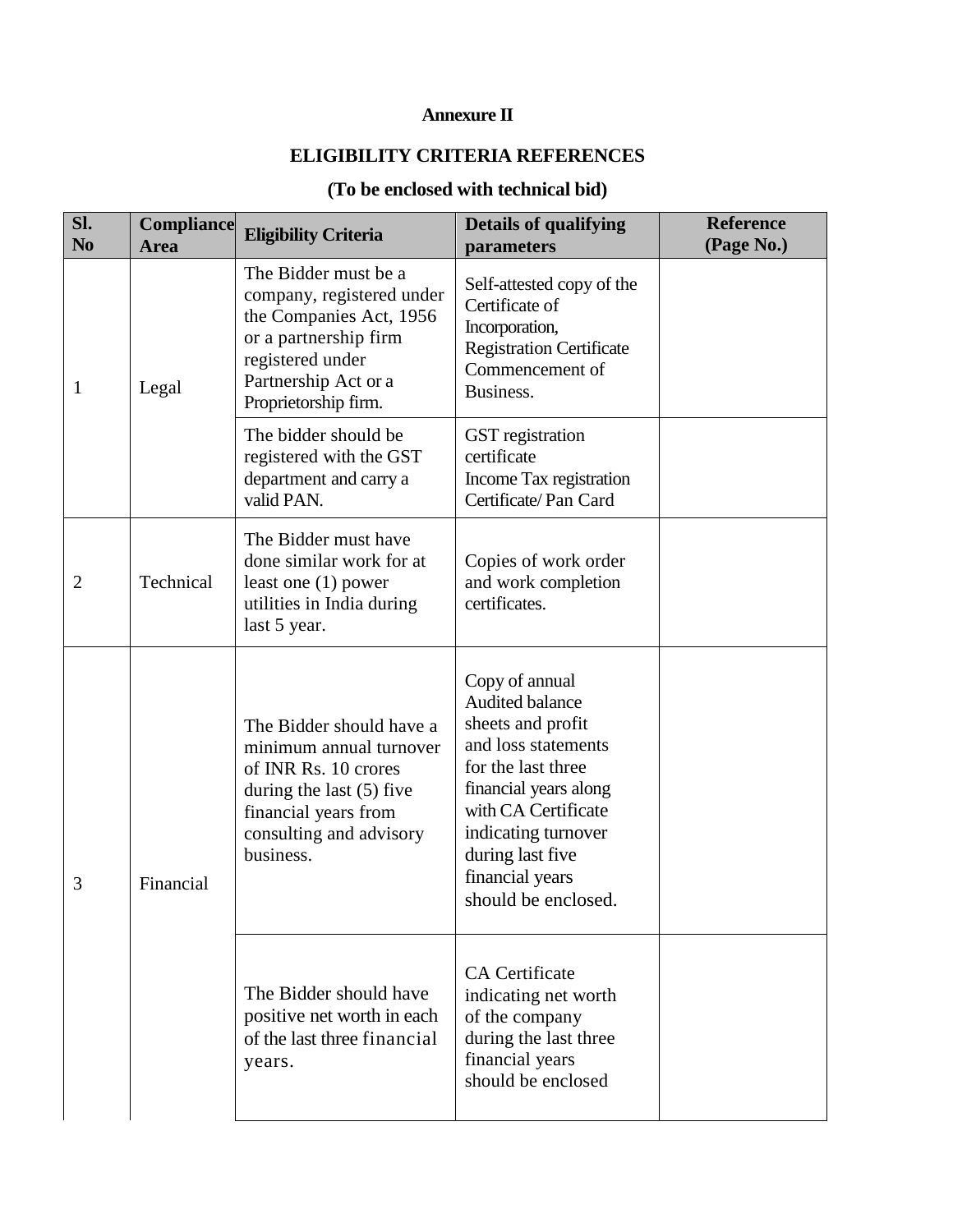| Sl.<br>N <sub>0</sub> | <b>Compliance</b><br><b>Area</b> | <b>Eligibility Criteria</b>                                                                                                                                                                                                                              | <b>Details of qualifying</b><br>parameters                                                                                                                                                    | <b>Reference</b><br>(Page No.) |
|-----------------------|----------------------------------|----------------------------------------------------------------------------------------------------------------------------------------------------------------------------------------------------------------------------------------------------------|-----------------------------------------------------------------------------------------------------------------------------------------------------------------------------------------------|--------------------------------|
| 4                     | Other                            | The bidder must submit a<br>letter of authorization<br>from the Company<br>authorizing a person to<br>sign the documents on<br>behalf of the company,<br>submit technical,<br>commercial information<br>and attend meetings on<br>behalf of the company. | Letter<br>of<br>authorization on<br>Company's letter head.                                                                                                                                    |                                |
|                       |                                  | The bidder must not have<br>been blacklisted in last<br>three years by the Central<br>or any State Government<br>or any of their institutions.                                                                                                           | The bidder should<br>provide an undertaking<br>(self-certificate) that the<br>bidder hasn't been<br>blacklisted by the<br>Central or any State<br>Government or any of<br>their institutions. |                                |
|                       |                                  | The company should have<br>at least 100 full time<br>employees in consulting<br>role (Having minimum<br>qualification as BE,<br>B.Tech, MBA, MBE,<br>MCA, CA on the rolls of<br>the company                                                              | List of such employees<br>from authorized<br>should be<br>signatory<br>enclosed.                                                                                                              |                                |

\* If any information is not provided than it will be treated as nil.

Authorized Signature: Name and Title of Signatory: Name of Firm: Address: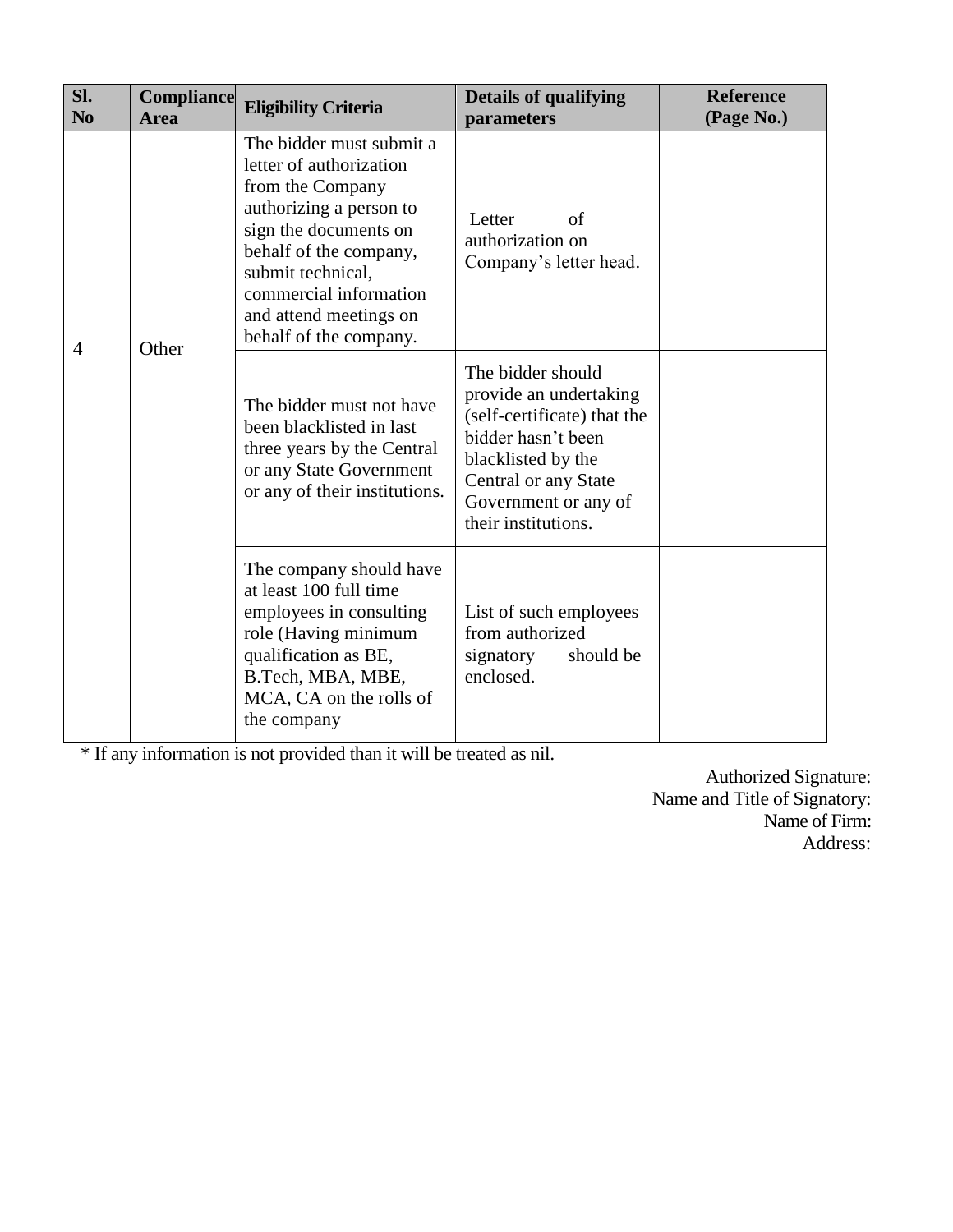#### **Annexure III**

#### **BIDDER'S AUTHORIZATION CERTIFICATE (To be enclosed with the technical bid)**

To,

## THE XXX

Jaipur Vidyut Vitran Nigam Limited,

Room No.405, Vidyut Bhawan, Jyoti Nagar,

Janpath, Jaipur-302005(INDIA)

<Bidder's Employee Name> \_\_\_\_\_\_\_\_\_\_\_\_\_\_\_\_\_\_\_\_\_\_\_\_\_\_\_\_\_\_\_\_\_\_\_\_\_\_\_\_\_\_\_\_\_\_\_\_ ,

<Designation>\_\_\_\_\_\_\_\_\_\_\_\_\_\_\_\_\_\_\_\_\_\_ is hereby authorized to sign relevant documents on behalf of the company/ firm in dealing with Bid of reference  $\lt$  Bidder Name, Dept  $\&$ Date> **Date>** . He is also authorized to attend meetings  $\&$  submit prequalification, technical & commercial information as may be required by you in the course of processing the above said Bid. For the purpose of validation, his/ her verified signatures are as under.

Thanking you,

Name of the Bidder: - Verified Signature:

Authorised Signatory: -

Seal of the Organization: -

Date: \_\_\_\_\_\_\_\_\_\_\_\_

Place: \_\_\_\_\_\_\_\_\_\_\_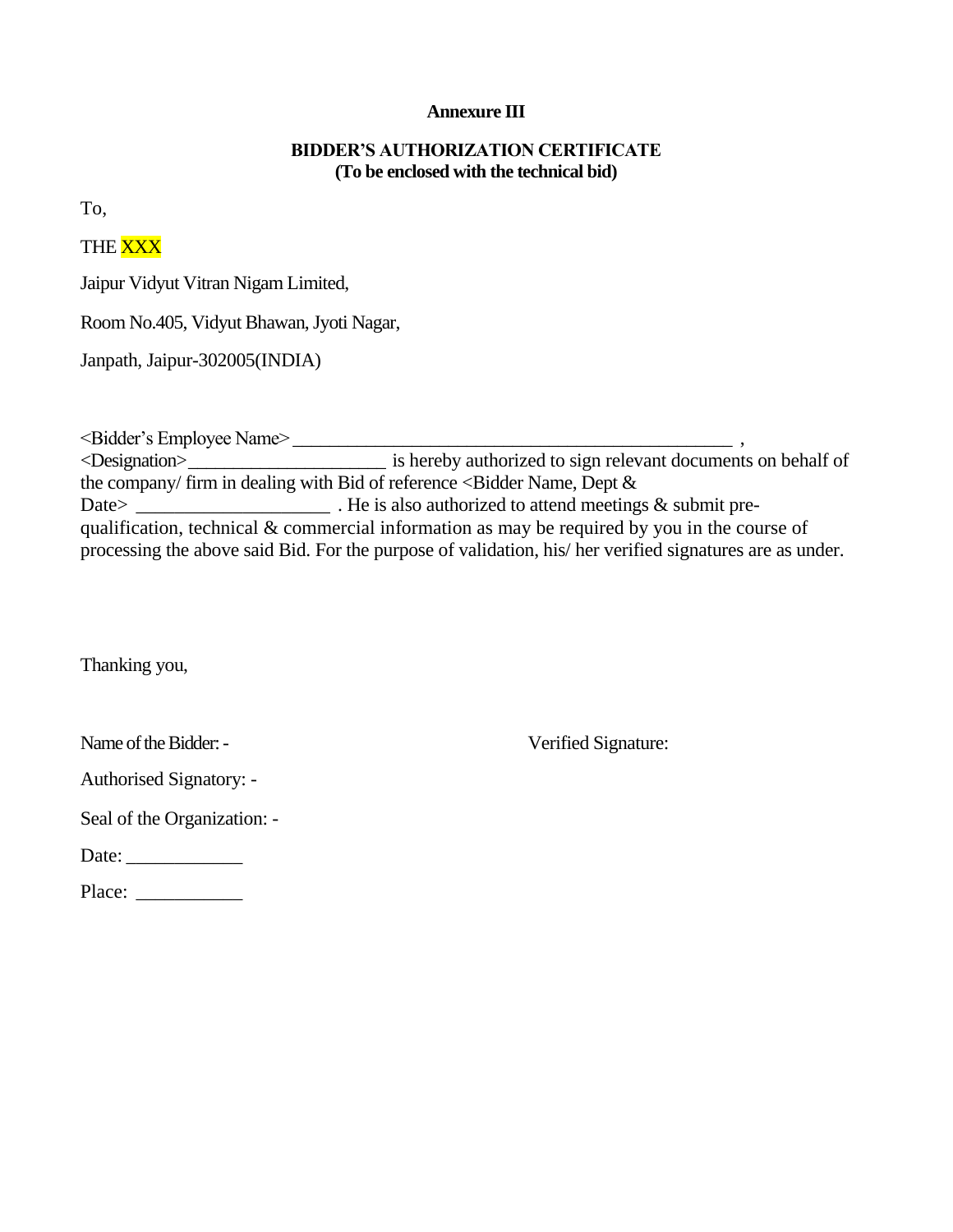#### **Annexure IV**

#### **SELF DECLARATION – NO BLACK-LISTING (To be enclosed with the technical bid)**

To,

### THE Xx

Jaipur Vidyut Vitran Nigam Limited,

Room No405, Vidyut Bhawan, Jyoti Nagar,

Janpath, Jaipur-302005(INDIA)

In response to the Tender Ref. No. \_\_\_\_\_\_\_\_\_\_\_\_\_\_\_\_\_\_\_\_\_\_\_\_\_\_\_\_\_\_\_\_\_\_\_\_\_\_\_\_ dated \_\_\_\_\_\_\_\_\_ for Providing qualified and competent consultants to set-up a Composite Team for for Enterprise Assessment and Management of risks (ERM) for Distribution Companies in Rajasthan. As an Owner, Partner, Director of \_\_\_\_\_\_\_\_\_\_\_\_\_\_\_\_\_\_\_\_\_\_\_\_\_\_\_\_\_\_\_\_\_\_\_\_\_\_ , I, We hereby declare that presently our

Company, firm \_\_ is having unblemished record and is not declared ineligible for corrupt & fraudulent practices either indefinitely or for a particular period of time by any State, Central Government, PSU.

We further declare that presently our Company, firm  $\equiv$  is not blacklisted and not declared ineligible for reasons other than corrupt & fraudulent practices by any State, Central Government, PSU on the date of Bid Submission.

If this declaration is found to be incorrect then without prejudice to any other action that may be taken,

my/our security may be forfeited in full and the tender if any to the extent accepted may be cancelled.

Thanking you,

Name of the Bidder: -

Authorised Signatory: -

Seal of the Organization: -

Date: \_\_\_\_\_\_\_\_\_\_\_\_\_

Place: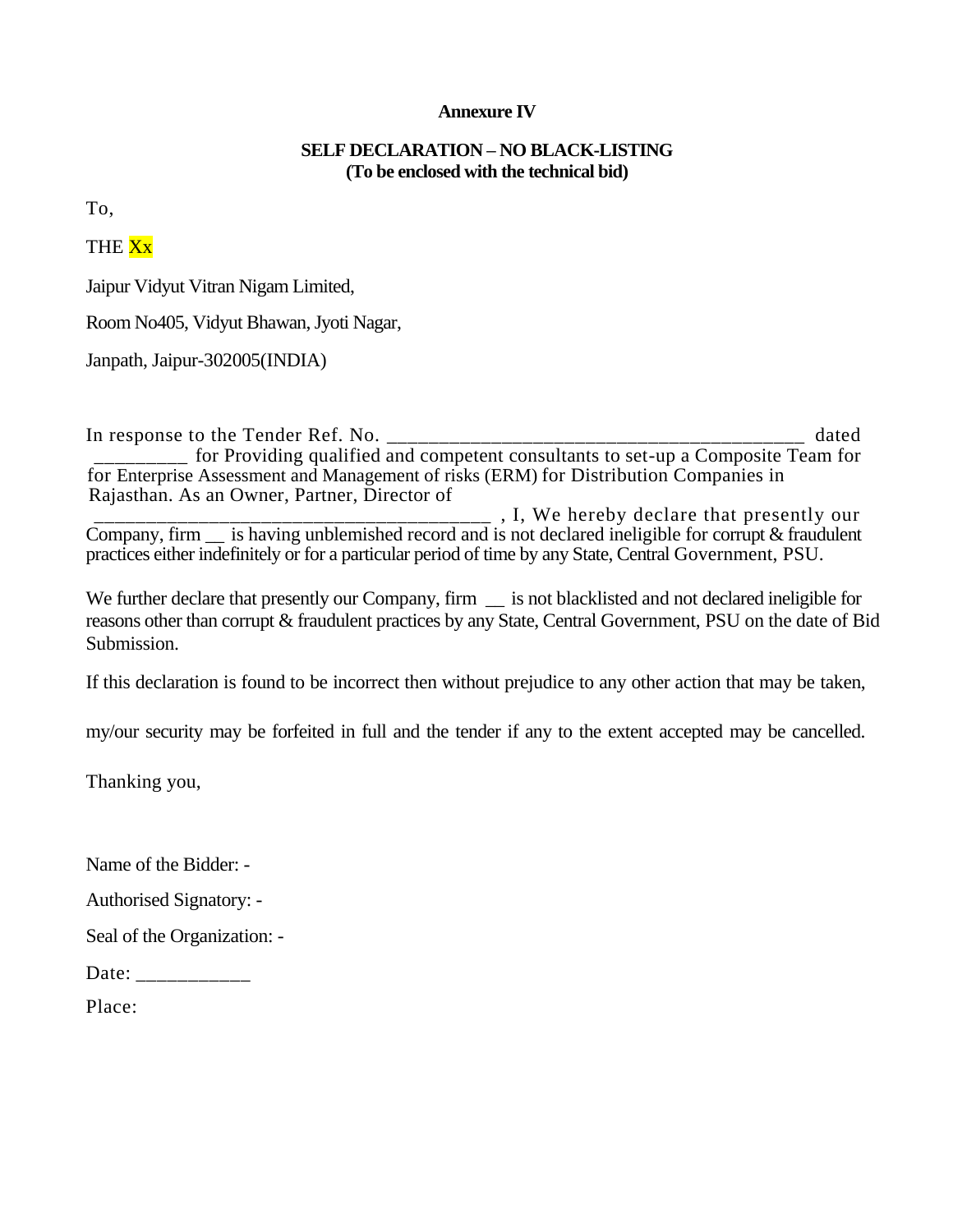#### **Annexure V**

## **FINANCIAL PROPOSAL- STANDARD FORMS**

**Annexure V-A:** Financial Proposal submission form.

**Annexure V-B:** Financial Bid Format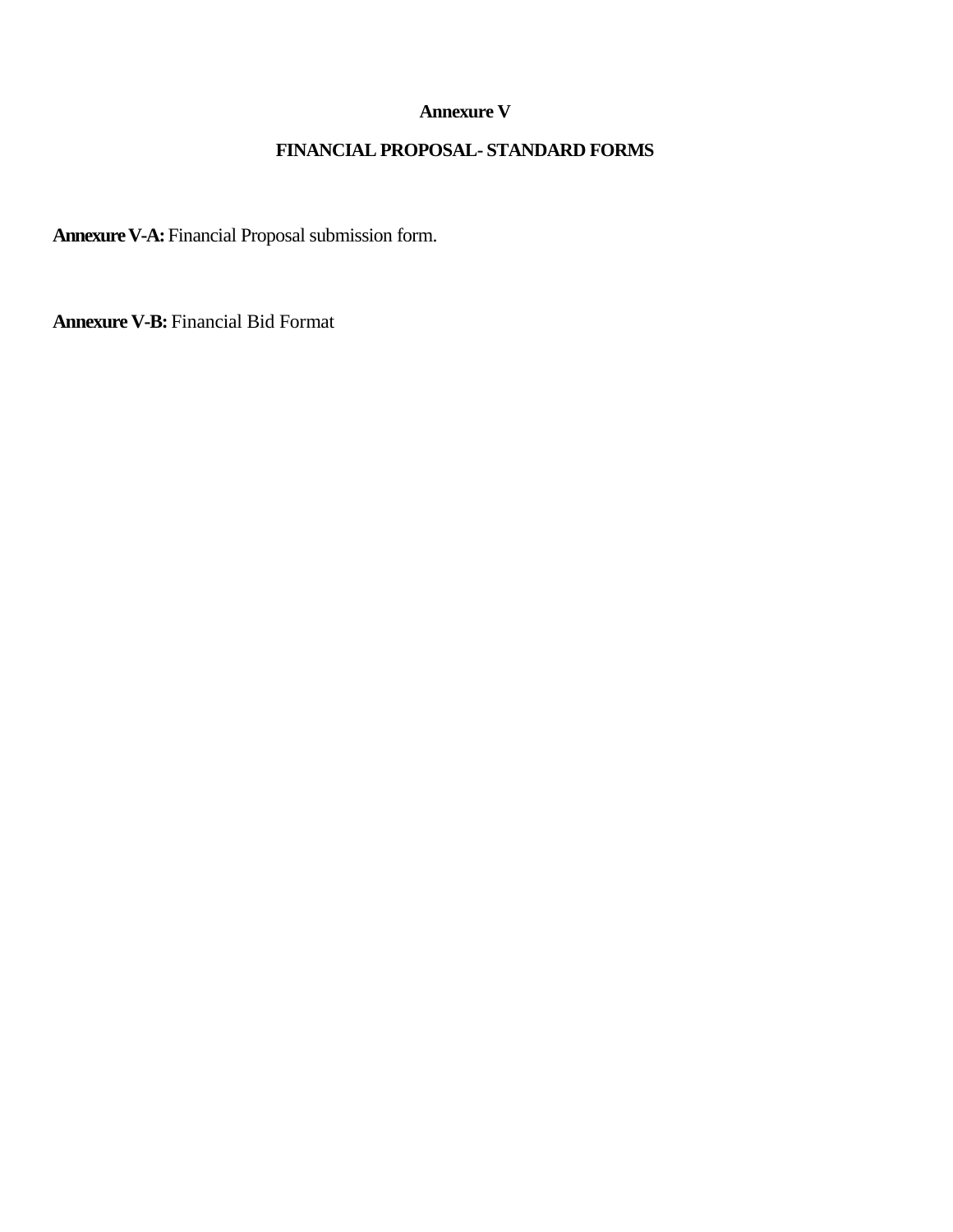#### **Annexure V-A FINANCIAL PROPOSAL SUBMISSION FORM**

(on company's letterhead) [Location, Date]

FROM: (Name of Firm)

TO: The Chief Accounts Officer (FM-WM), Jaipur Vidyut Vitran Nigam Limited, Vidyut Bhawan, Jyoti Nagar, Janpath, Jaipur-302005 (INDIA) **Reference:** NIT No………………Dated: **Subject: Consultancy Services to the Rajasthan Discoms In Preparation Of Risk Management Framework – Financial Proposal**

Dear Sir/ Madam,

We, the undersigned bidder, having read & examined in detail, the Bidding Document, the receipt of which is hereby duly acknowledged, I/we, the undersigned, offer to supply/ work as mentioned in the Scope of the work in conformity with the said bidding document for the same.

I/We undertake that the prices are in conformity with the requirements. The quote/ price are inclusive of all cost likely to be incurred for executing this work. The prices are exclusive of all type of govt. taxes/ duties including service tax which shall be paid extra, as per rates applicable and need not be included in the rate above.

I/We hereby declare that in case the contract is awarded to us, we shall submit the contract performance guarantee as prescribed in the bid document.

I /We agree to abide by this bid for a period of 180 days after the last date fixed for bid submission and it shall remain binding upon us and may be accepted at any time before the expiry of that period.

Until a formal contract is prepared and executed, this bid, together with your written acceptance thereof and your notification of award shall constitute a binding Contract between us.

I/We hereby declare that our bid is made in good faith, without collusion or fraud and the information contained in the bid is true and correct to the best of our knowledge and belief.

We agree to all the terms  $\&$  conditions as mentioned in the bid document and submit that we have not submitted any deviations in this regard.

We understand you are not bound to accept any Proposal you receive.

We remain,

Yours sincerely, Authorized Signature: Name and Title of Signatory: Name of Firm: Address: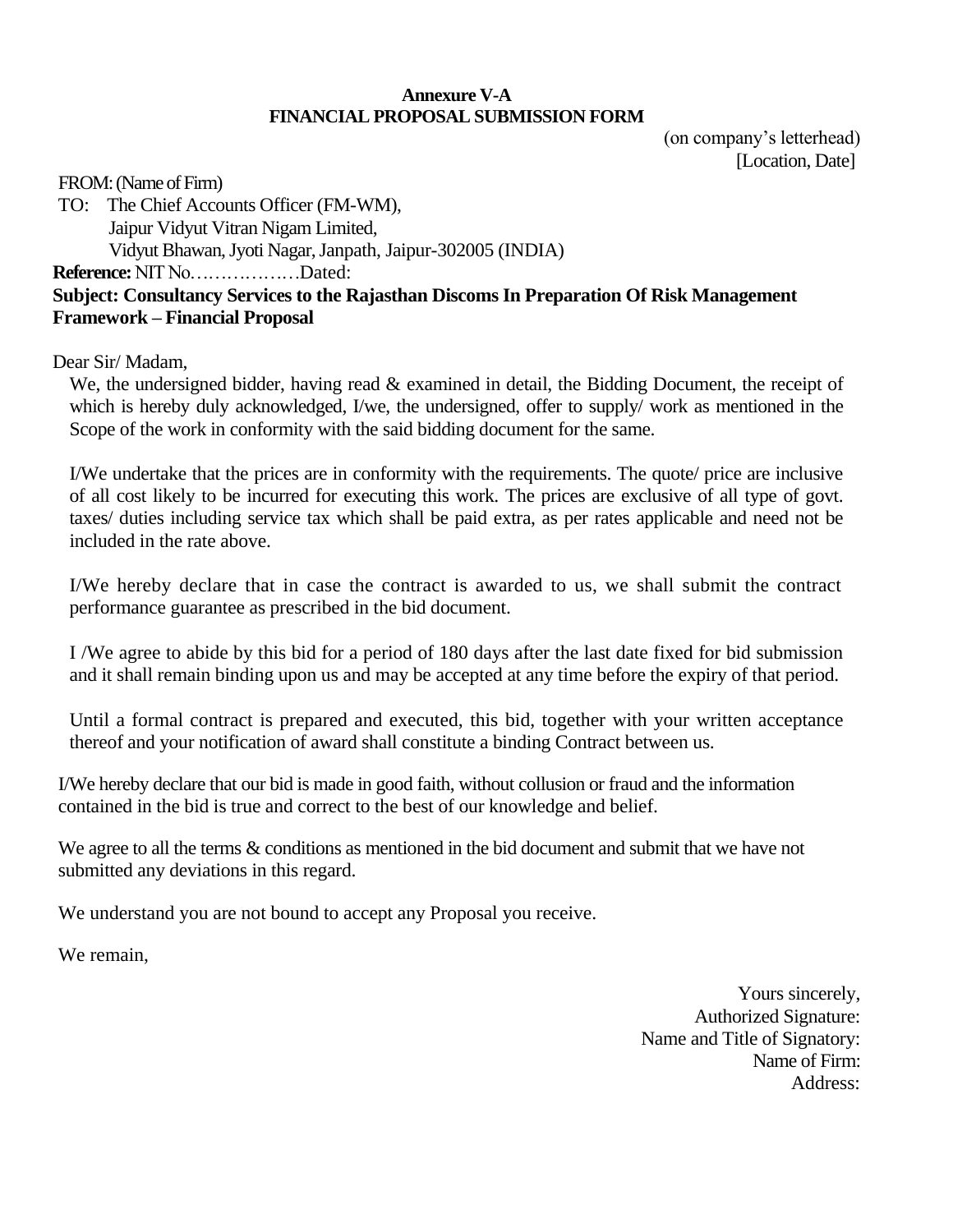#### **Annexure V-B**

## **FINANCIAL BID FORMAT**

## **Subject: Consultancy Services to the Rajasthan Discoms In Preparation Of Risk Management Framework – Financial Proposal**

| Sl.<br>No. | <b>Particulars</b>                                                                                          | <b>Amount in</b><br>words | Amount in<br><b>Figures</b> |
|------------|-------------------------------------------------------------------------------------------------------------|---------------------------|-----------------------------|
| . .        | Consultancy Services to the Rajasthan Discoms In Preparation and<br>developing of Risk Management Framework |                           |                             |

Note: GST and any other applicable taxes are payable extra, as per the rates applicable and need not be included in the rate above